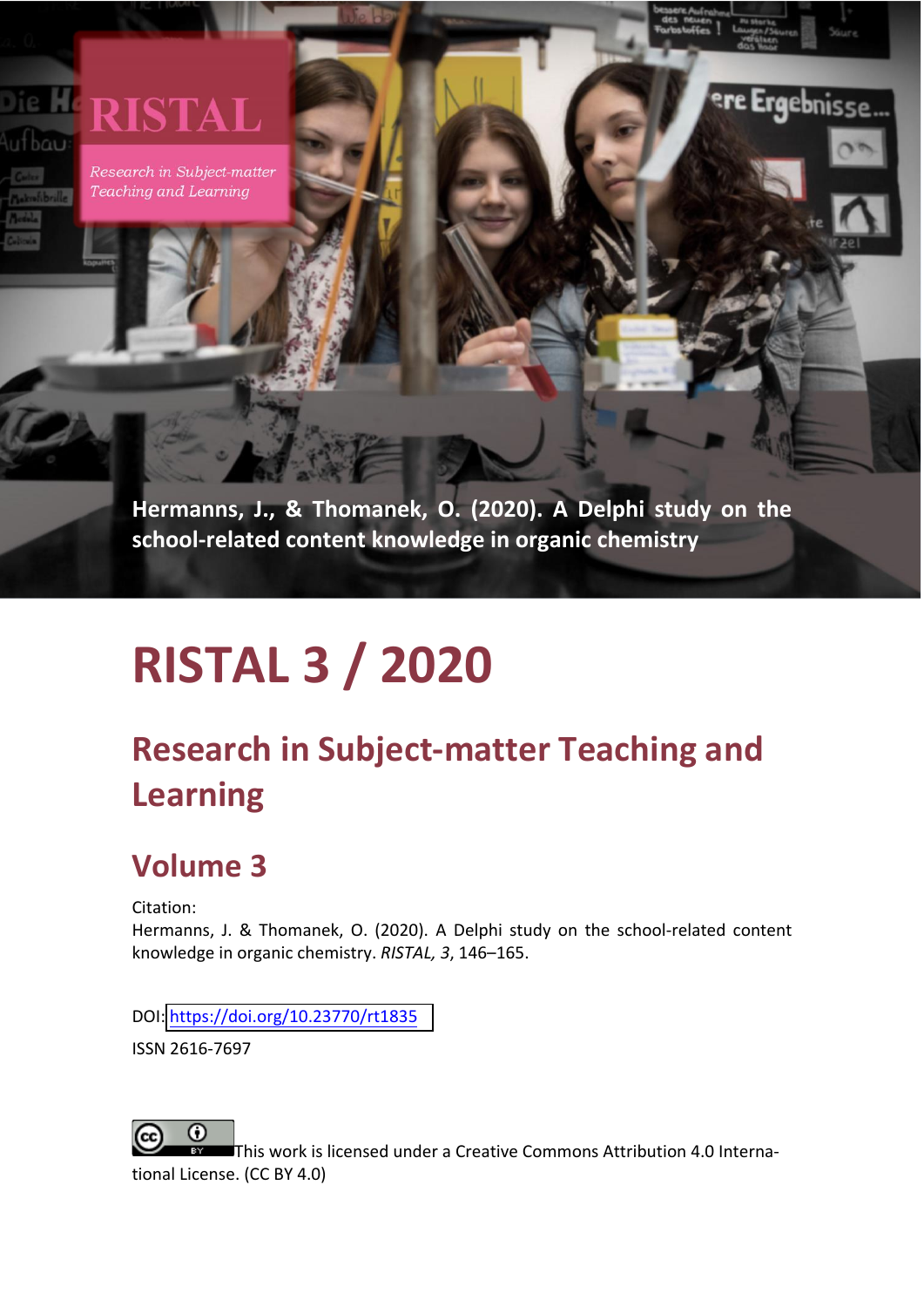## **A Delphi study on the school-related content knowledge in organic chemistry**

#### *Jolanda Hermanns & Oksana Thomanek*

#### Abstract

A Delphi study on the topic "school-related content knowledge in organic chemistry" was conducted in two rounds. National and international experts from the academic and school fields participated. The aim of the study was to investigate what kind of knowledge is practically needed for the future teachers in order to effectively teach in school. The category of the school-related knowledge was recognized as a category providing a sufficient amount of knowledge covering the basics and considering the enhanced conceptual aspects of each topic.

#### Keywords

science teacher education, school-related content knowledge, Delphi study, organic chemistry

#### 1 Introduction

The professional knowledge of teachers is an important research topic in the program "Qualitätsoffensive Lehrerbildung" which is funded by the Federal German government. The education of teachers as professionals is described by Shulman (1998). He sees all professions, thus including teachers, characterized by six attributes: the obligations of service to others, the understanding of a scholarly or theoretical kind, a domain of skilled performance, the exercise under conditions of unavoidable uncertainty, the need for learning from experience as theory and practice interact and a professional community to monitor quality and aggregate knowledge. Shulman (1986) distinguishes among three categories of teachers` content knowledge: subject matter content knowledge (CK), pedagogical content knowledge (PCK) and curricular knowledge (PK). The CK plays a vital role for the acquisition of PCK (Baumert et al, 2010). The content knowledge is described by Shulman (1986) as *"the amount and organization of knowledge per se in the mind of the teacher"*. As *"knowledge of general concepts, principles and conceptual schemes, together with the detail related to a science topic"* the substantive structure of knowledge was described by Anderson and Clarke (2012). The professional knowledge of mathematics teachers was investigated in the TEDS-M-study (Blömeke, Kaiser and Lehmann, 2010) and in the TEDS-LT-study (Blömeke et al. 2011). The professional knowledge (CK, PCK and PK) of mathematics student teachers was for example investigated here (Buchholtz, Kaiser and Stancel-Piqtak, 2011). Differences in the knowledge of CK and PCK between the different future professions (lower and higher secondary school teachers) of the student teachers were observed. Ball, Thames and Phelps (2008) investigated the content knowledge mathematics teachers need for teaching. They conclude that *"teachers must know the subject they teach. However, just knowing a subject well may not be sufficient for teaching. What seem most important are knowing and being able to use the mathematics required inside the work of teaching".* This leads to the following question: what kind of content knowledge do teachers need? In the STEM-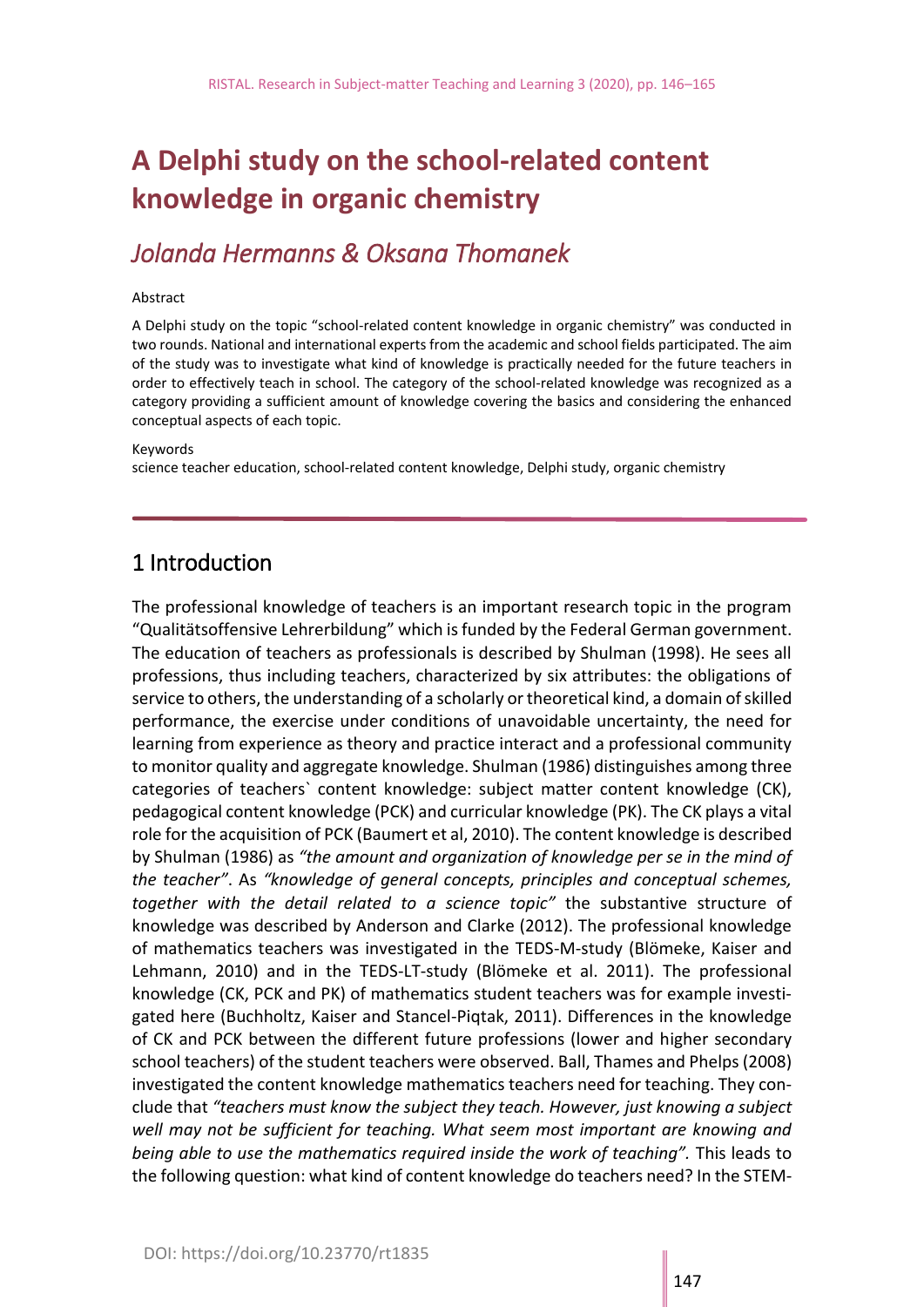subjects therefore several studies were conducted. The COACTIV study developed tests on the content knowledge of mathematics teachers (Kraus et al., 2008). The professional knowledge of science teachers for example was examined in the ProwiN study (Borowski et al., 2010). Moreover, Glowinski and Wendland (2020) conducted an online survey with students who want to become teachers regarding their professional knowledge. One topic was dedicated to the contents of specialist courses. They asked the students whether courses with specialist knowledge should be on a lower level than for students who study the specialist subject. 50.3 % of the bachelor and 46.2 % of the master students voted for a lower level. However, 28.0 % also stated that the actual situation in the courses could remain as it is. Because the wording of the question included "lower level" the students could not answer in any other way. We think that future teachers don't need specialist knowledge on a lower level, but a different kind of knowledge which is suitable for their profession. This is supported by many open statements in the study. The students state very often that there is no apparent connection between the specialist knowledge that is passed on and their future profession as a teacher. Conseqeuntly, Woehlecke et al. (2017) proposed a cross-disciplinary construct of schoolrelated content knowledge and its application in the initial teacher education. They define school-related content knowledge as a combination of conceptual knowledge and skills that are necessary for a thorough understanding of contents relevant to school teaching. It exists, as a category, next to school knowledge and university knowledge. The school-related content knowledge consists of three facets: knowledge on concepts and their application to the respective subject, knowledge of learning processes including subject-specific theories, terminologies, epistemological- and validity principles and knowledge to adapt complexity meaningfully and anticipatorily. This cross-disciplinary construct was used for the design of teaching sessions at university. Massolt and Borowski (2018) describe the development of physics problems for teaching in university physics courses based on the construct of Woehlecke et al. (2017). The physics pre-service teachers perceived those problems as more relevant for their later profession than the regular, quantitative problems also used in the course. Hermanns (2019) describes the development, application and evaluation of tasks in organic chemistry designed on the construct of Woehlecke et al. (2017). Seven criteria for this design are stated: knowledge of organic chemistry, context, competences, discussion, possibility of different answers, language and professional problems. The students rated the tasks that were used in their seminar as relevant for their teaching profession if a school context was used and if they needed competences for solving the task that were related to aspects of their later profession as for example explaining difficult chemical relationships. In this paper we will describe and discuss our Delphi study on the school-related content knowledge in organic chemistry (for upper secondary school) for future chemistry teachers and give an example how this new construct of school-related content knowledge can be evaluated by conducting a Delphi-study.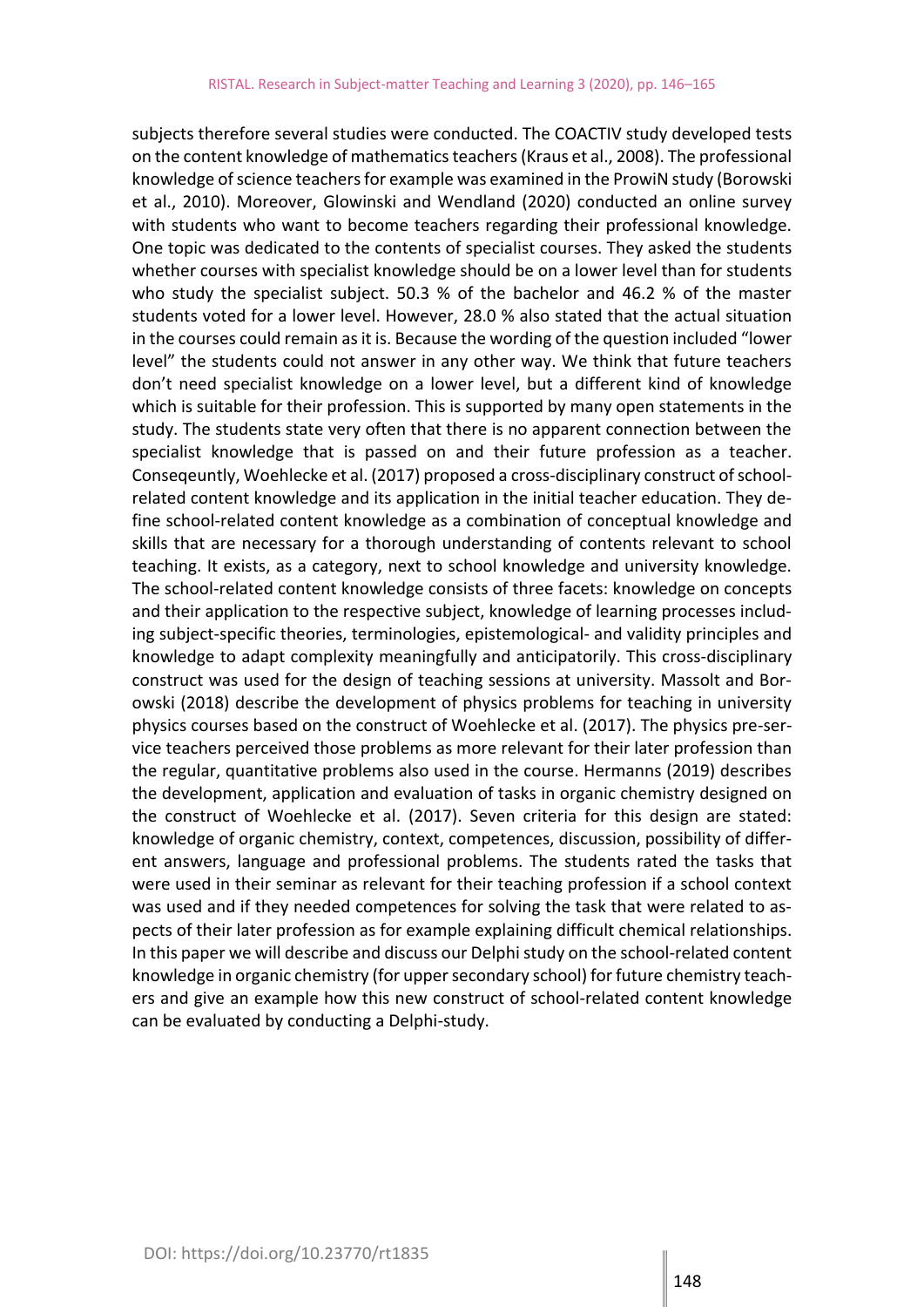#### 2 Delphi-studies in general and in chemistry

Named after the oracle of Delphi, the Delphi method is nowadays used for the estimation of impacts of technology, for the educational planning or for the development of business areas (Häder, 2014). Recently, a Delphi method based on a scientific approach, was used in research and education. It is characterised by an iterative written process that enables to gain the information about one or more insufficient issues by asking experts from the corresponding research fields in anonymous form. A typical Delphi study involves three or more rounds determined by a gradual approach.

Characteristic for Delphi studies is the questioning of experts, mostly by using questionnaires in several rounds. Each round is anonymous. The results from the first round are, as a feedback, returned to the experts. This feedback can be used in the following rounds as a possibility to change one's opinion. The results are evaluated by using several quantitative methods (Bühner, 2011; Kuckartz et al., 2013). In teacher education, Delphi studies are also used. Kunina-Habenicht et al. (2012) used the Delphi method to define which contents in educational sciences are important for teacher education. They interviewed 49 experts who were involved in teacher education at universities and at schools. In the three rounds of their Delphi study consensus regarding the contents was achieved. Gorghiu et al. (2013) conducted a curricular Delphi study, as part of the PROFILES project (see Paiva et al., 2013), with the view to engage various stakeholders in reflecting on contents and aims of science education as well as in outlining aspects and approaches of modern science education. Osborne et al. (2001) used a Delphi study to "*determine the characteristics of scientific enquiry and those aspects of the nature of scientific knowledge that should form an essential component of the school science curriculum*". Critical skills, competencies and qualities for STEM leaders (educational leadership and teacher leaders) were investigated in a Delphi study (Rose, Geesa and Stith, 2019). Charro (2020) conducted a Delphi study to improve the science education of secondary school students in Spain. Students, teachers, educators and scientists participated in this study. As a result, five concepts regarding science education were identified as for example that "*science education should include basic scientific concept*s" or "*science education should relate material and concepts of everyday life*".

An early Delphi study on undergraduate education in chemistry is described by Melton et al. (1977). A main recommendation of the experts in this study is *"that interdisciplinary electives were valuable, feasible, and effective as introductions to other disciplines"*. The Delphi study in chemistry education by Bolte (2002 and 2003a + b) dealt with the question *"which chemistry-related basic education is meaningful and pedagogically desirable for the individual in society today and in near future?"* Students and teachers from school and university and representatives of occupational fields dealing with chemistry were questioned. According to the experts, contents of everyday life and multiperspective attention should characterize what happens in chemistry lessons.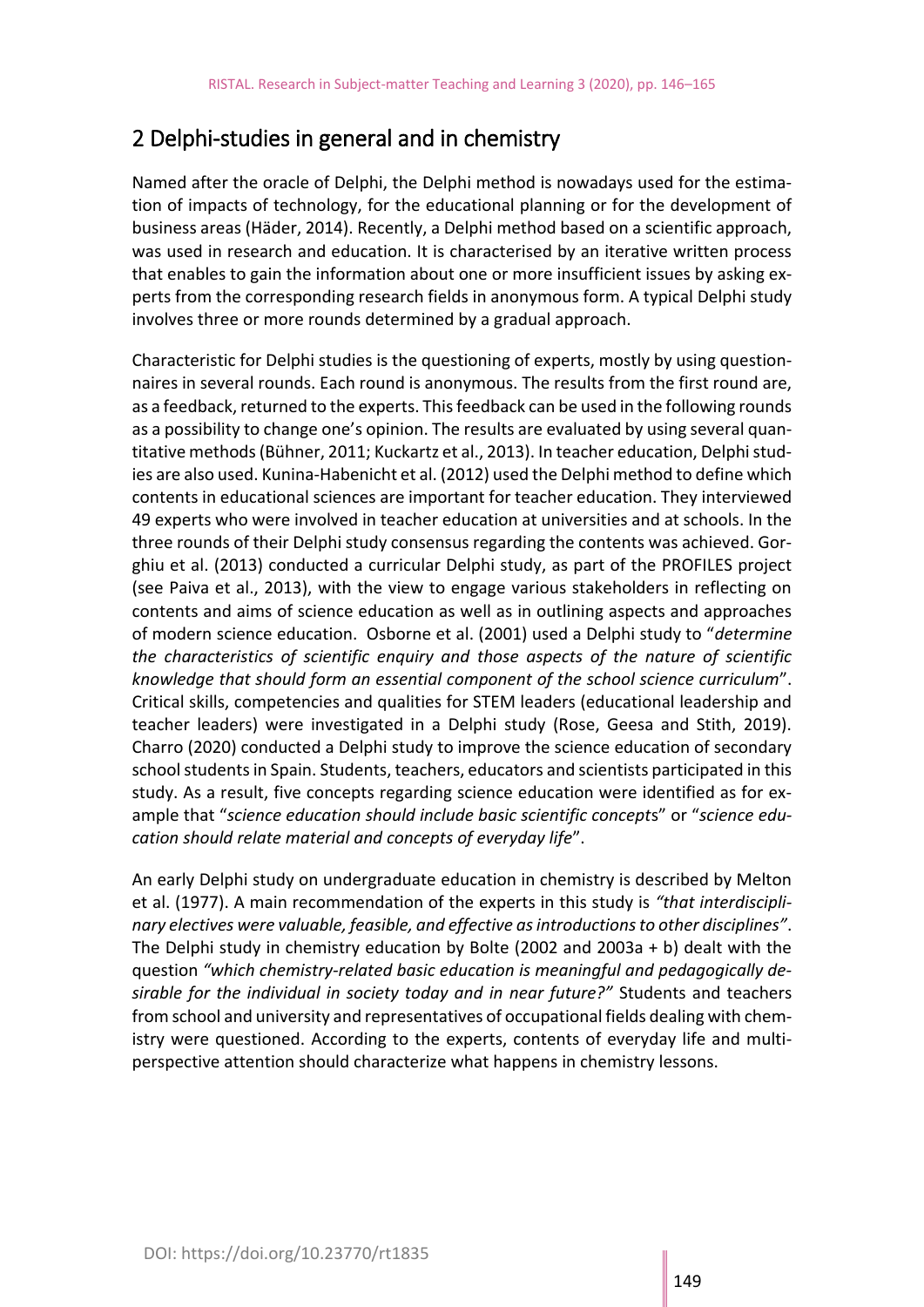#### 3 Design

#### *3.1 Method*

The Delphi technique has been chosen for this study. In comparison to other structural interviews and surveys the Delphi method has the main advantage to focus on the anonymity during answering questions and obtaining feedback and to give the possibility to change the own opinion due to answers of other experts. The anonymous feedback enables to elicit more truthful answers on the one hand and minimize the influence of reputation or authority of experts during the answering of the questions on the other hand (Sahin, 2010). The present study consists of two rounds aimed to achieve a consensus between the experts and a discussion resulting from these. In table 1 the most important details on the design of our Delphi-study are listed and described (a more detailed description of all parts of the study follows below). The main focus lies on the design of a Delphi-study for evaluating new theoretical constructs as for example the school-related content knowledge (Woehlecke et. al, 2017).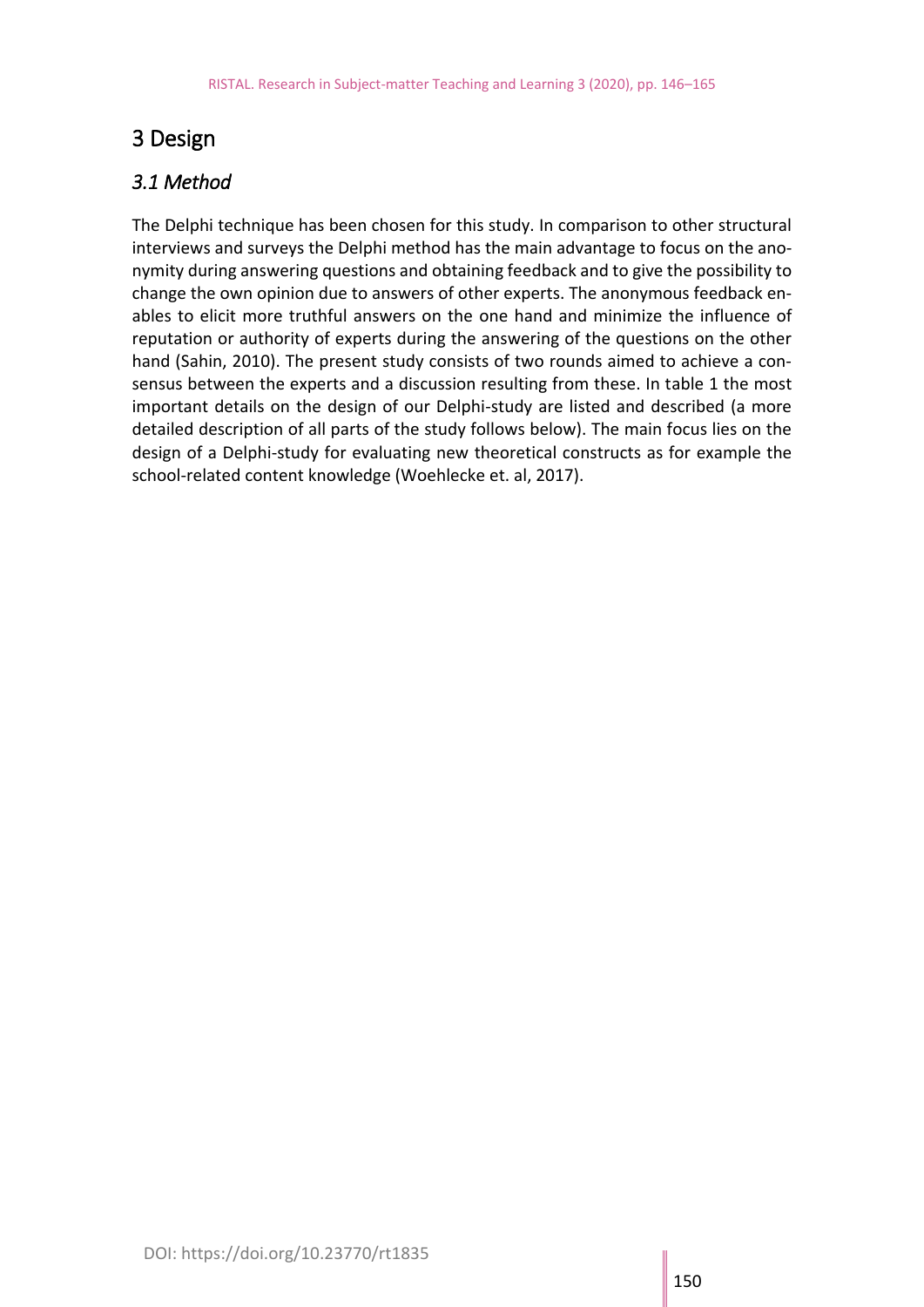| Part of the study | Challenges                             | Solutions                                     |
|-------------------|----------------------------------------|-----------------------------------------------|
| Round 1: Expert   | The main challenge for designing       | Expert consultation; the experts rated the    |
| consultation on   | the items was the wording for the      | wording of the items. They assigned the       |
| the items         | three categories (school               | wording of the items to all three catego-     |
|                   | knowledge, school-related content      | ries. After this expert rating the items were |
|                   | knowledge, university knowledge)       | adjusted accordingly.                         |
| Round 1: Partici- | The professional function and ex-      | Chemistry professors and professors of        |
| pants             | pertise associated with teaching       | chemistry education were contacted.           |
|                   | were the primary criteria.             | The items contained only content that is      |
|                   | Differences in the educational         | part of the curriculum of most federal        |
|                   | teaching system within each federal    | states.                                       |
|                   | state in Germany ("Bundesländer").     |                                               |
| Round 1: Ques-    | The wording of the items. It was       | Expert consultation.                          |
| tionnaire / Items | very difficult to obtain items that    | Use of different sources (school book, dif-   |
|                   | represented the three knowledge        | ferent books on university level) with dif-   |
|                   | categories adequately.                 | ferent wording of the content.                |
|                   | The scale of the items. Due to differ- | The items were formulated as short as pos-    |
|                   | entiate between the three catego-      | sible.                                        |
|                   | ries it was difficult to formulate     | In the current study, the order of the items  |
|                   | effects<br>short<br>items.<br>Sequence | was randomized in order to prevent se-        |
|                   | should be avoided.                     | quence effects.                               |
| Procedure (for    | All questionnaires were send by        | The post containted the questionnaire and     |
| both rounds)      | post. All chemistry professors and     | a self-addressed stamped envelope for         |
|                   | professors of chemistry education      | the<br>questionnaire.<br>The<br>returning     |
|                   | in Germany were asked to partici-      | procedure and goal of the study was           |
|                   | pate. It was crucial for the study     | explained in a letter. After a few weeks all  |
|                   | that many return their question-       | participants were reminded and asked to       |
|                   | naire.                                 | participate by e-mail.                        |
| Round 2: Partici- | A new group of experts was added:      | Teachers in several federal states were       |
| pants             | teachers.                              | asked to participate and to ask their col-    |
|                   | The teachers should have teaching      | leagues that had the sufficient expertise to  |
|                   | expertise of at least four years.      | participate as well.                          |
| Round 2: Ques-    | After the first round several experts  | Several items were shortened without los-     |
| tionnaire         | suggested to shorten the rather        | ing their distinguishable features for the    |
|                   | long items. However, the category      | respectable category. To ensure this, the     |
|                   | should remain distinguishable.         | shortened items were discussed with an        |
|                   |                                        | expert.                                       |
| Aims              | What kind of content knowledge do      | The Delphi-study was suitable for answer-     |
|                   | future teachers need in order to       | ing the research questions.                   |
|                   | give a school lesson effectively? Is   |                                               |
|                   | school-related<br>the<br>content       |                                               |
|                   | knowledge in organic chemistry as-     |                                               |
|                   | sessed as a separate category?         |                                               |

**Table 1.** The design of the Delphi-study for evaluating the construct of the school-related content knowledge exemplary for the topic "organic chemistry"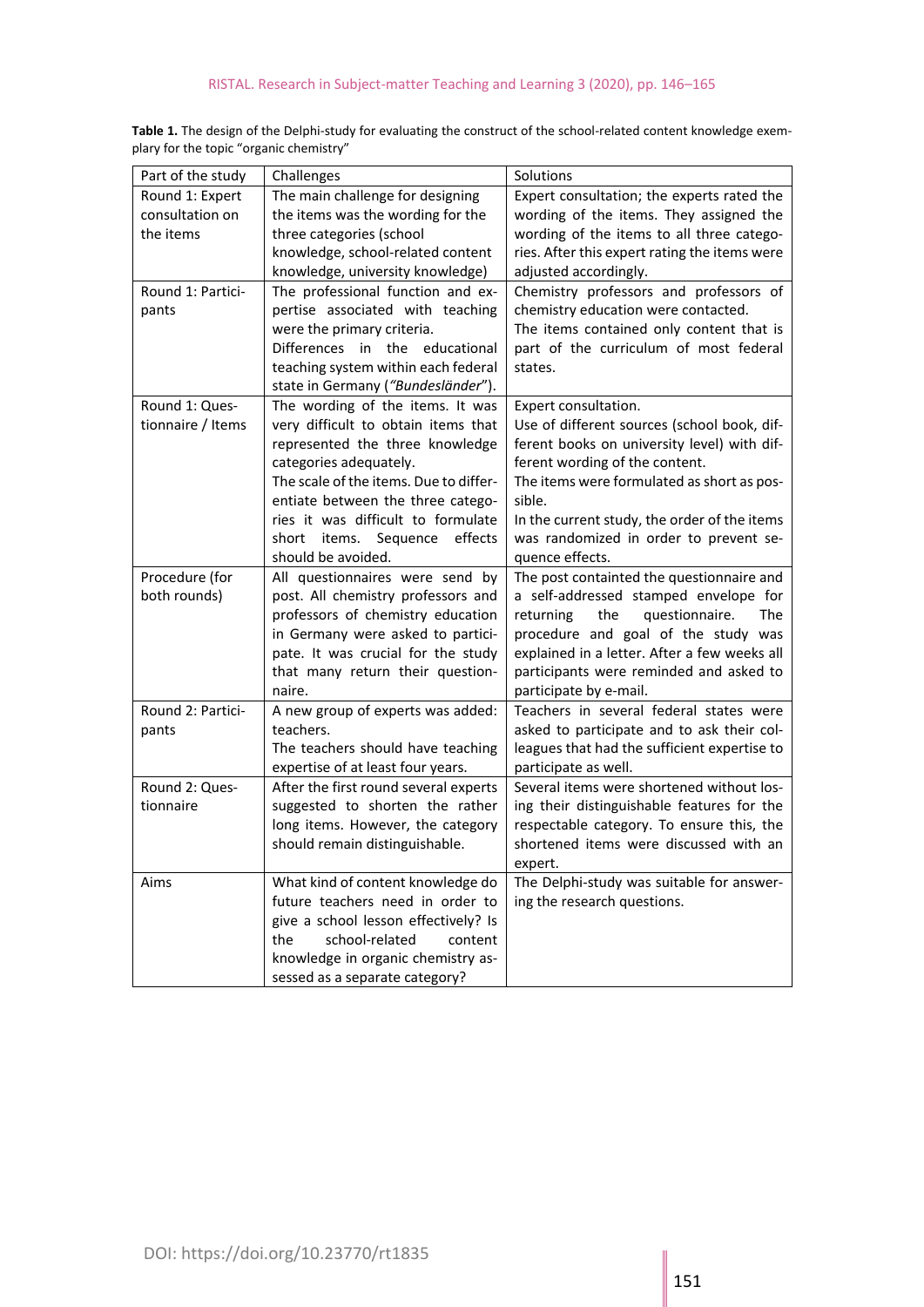#### *3.2 Round 1 – Research Questions and aims*

Initially, the first round of the current study is characterised by the explorative nature. The experts were asked to provide their professional opinion regarding specific professional knowledge contents submitted in a questionnaire, which consists of 25 questions. The questionnaire was developed by the top down method requiring experts to rate specified given contents according to the corresponding scale.

Consequently, we expect that experts from the different pedagogical institutions (university and school) can differ in their view of specific professional knowledge related contents but nevertheless we assume that a consensus between experts from those institutions can be achieved.

#### *3.2 Round 1 - Participants*

The selection of appropriate and qualified expert groups is crucial in a Delphi study. In this study the professional function and expertise associated with teaching were the primary criteria. Furthermore, the local area of the experts was considered due to the organisational differences in the educational teaching system within each federal state in Germany (*"Bundesländer*").

In the first round of the study one group of experts was selected among chemistry professors, (N=57) both chemistry professors and professors of chemical education nationally and internationally. The participants were contacted und informed about the study by e-mail. The 21 participants (11 chemistry professors and 10 professors of chemical education) were interested in the study and agreed to take part. The participants had four weeks for answering the questionnaire.

#### *3.3 Round 1 - Questionnaire – Items*

The questionnaire of the present study consisted of 25 topics that represent organic chemistry contents for the secondary level (for school students aged between 14 to 16 years) as recommended by the KMK (Kultusministerkonferenz – conference of the ministers that are responsible for education, 2004). Each topic has three items that differentiate chemistry specific professional knowledge into three categories: *school knowledge* that describes typical school-based chemistry contents that are usually conveyed during the school lesson. For the formulation of these items the schoolbook "Chemie heute" (Asselborn, Jäckel and Risch, 2009) was used. The second category (*school – related content knowledge*) is characterised by knowledge about concepts and its implementation in the chemistry lesson. The items of this category were formulated with a focus on conceptual knowledge. For this second category the book "Grundlagen der organischen Chemie" (Buddrus and Schmidt, 2015) was used. The school related content knowledge should be especially conceptual knowledge and therefore be suitable for the application of this knowledge on new problems. Such flexible use of knowledge is especially useful and needed in teaching situations. The third category describes *university knowledge* that represents exclusively academic knowledge typically imparted during the lectures and seminars at university. For the formulation of these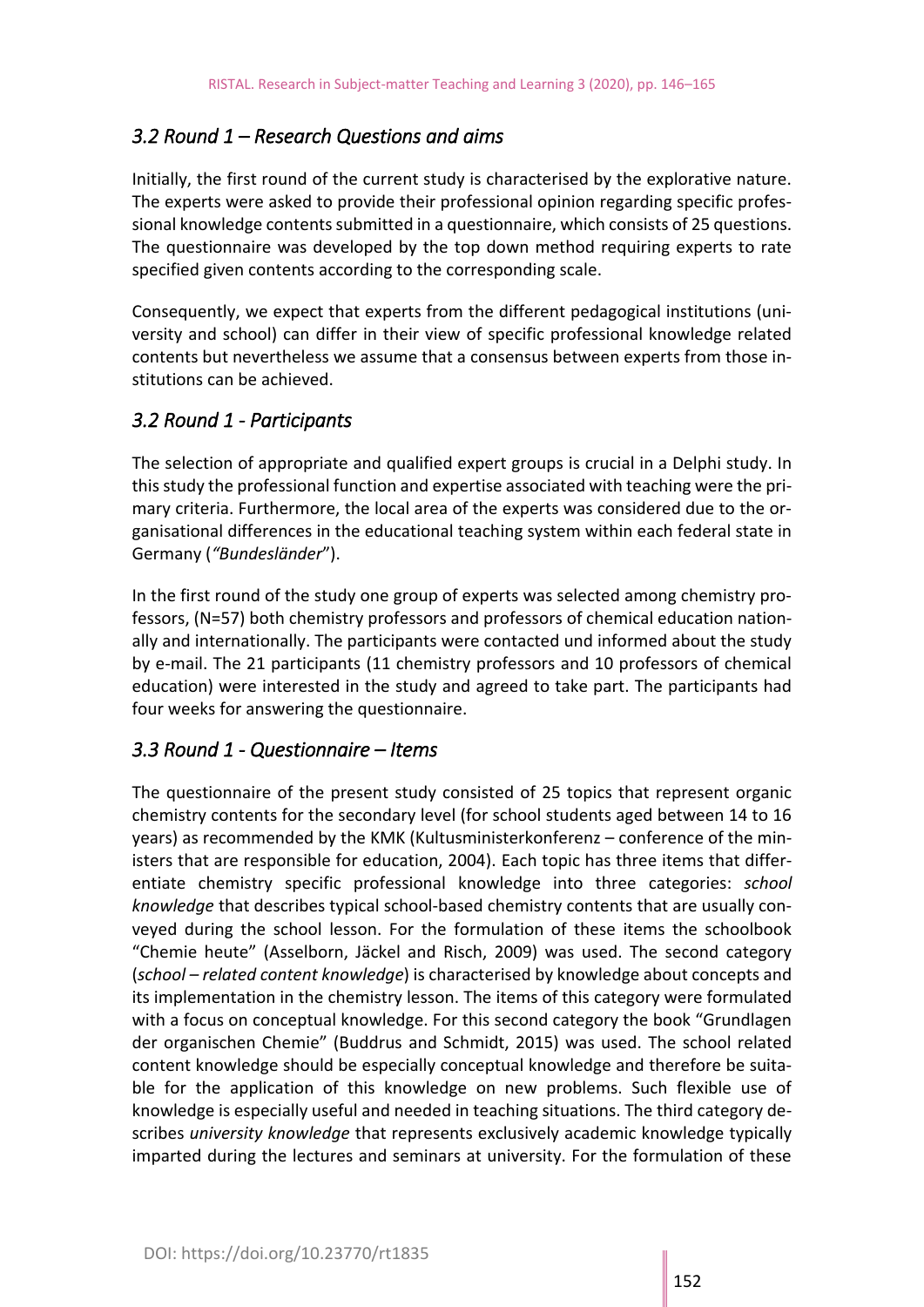items the book "Organische Chemie" (Clayden, Greeves and Warren, 2013) was used. Table 2 shows an example of one topic with its three items. To distinguish between the categories the differences regarding the quality of the knowledge was accentuated.

| Knowledge category                    | Item                                                                                                                                                                                                                                                                                                                                           |
|---------------------------------------|------------------------------------------------------------------------------------------------------------------------------------------------------------------------------------------------------------------------------------------------------------------------------------------------------------------------------------------------|
| School knowledge                      | Alkanes react with oxygen. From a chemical view this is an oxidation reaction.<br>As combustion products carbon dioxide and water are produced.                                                                                                                                                                                                |
| School related con-<br>tent knowledge | The reaction of alkanes with oxygen is a redox reaction, where the alkanes are<br>oxidized and the oxygen is reduced. When the combustion is complete, the<br>carbon contained reacts to carbon dioxide and the hydrogen contained to wa-<br>ter, which is released as steam.                                                                  |
| University knowledge                  | The reaction of alkanes with oxygen is a redox reaction. The alkanes react with<br>oxygen to release energy. The standard combustion enthalpies of the alkanes<br>are higher than those of the alkenes. This is due to the higher number of oxi-<br>dizable hydrogen atoms in the molecule. Each $CH2$ -group contributes about<br>650 kJ/mol. |

**Table 2.** Example of one question inclusively three items (translated from German)

The formulation of the items for all three knowledge categories turned out to be challenging. On the one hand the items should not be too long and on the other hand the items should represent the knowledge category sufficiently and clear.

Therefore, before the first round of the study all items were rated by four experts (bachelor and master students and one post-doctorate). The rating order was also randomized for the experts. The experts assigned the items to the three categories. For 16 items all experts agreed. There were small differences in nine items. However, only one expert respectively had each a different opinion. Those items were revised. Table 3 shows an overview of all substance categories and topics. The categories have been selected in a way to ensure that they are part of the curricula of most federal states in Germany. As shown by Hermanns and Keller (2019) there are huge differences between these curricula. We wanted to avoid topics that are not part of the curriculum, because those topics could influence the response behaviour of the participants in our Delphi study. In the current study, the order of the items was randomized in order to prevent sequence effects.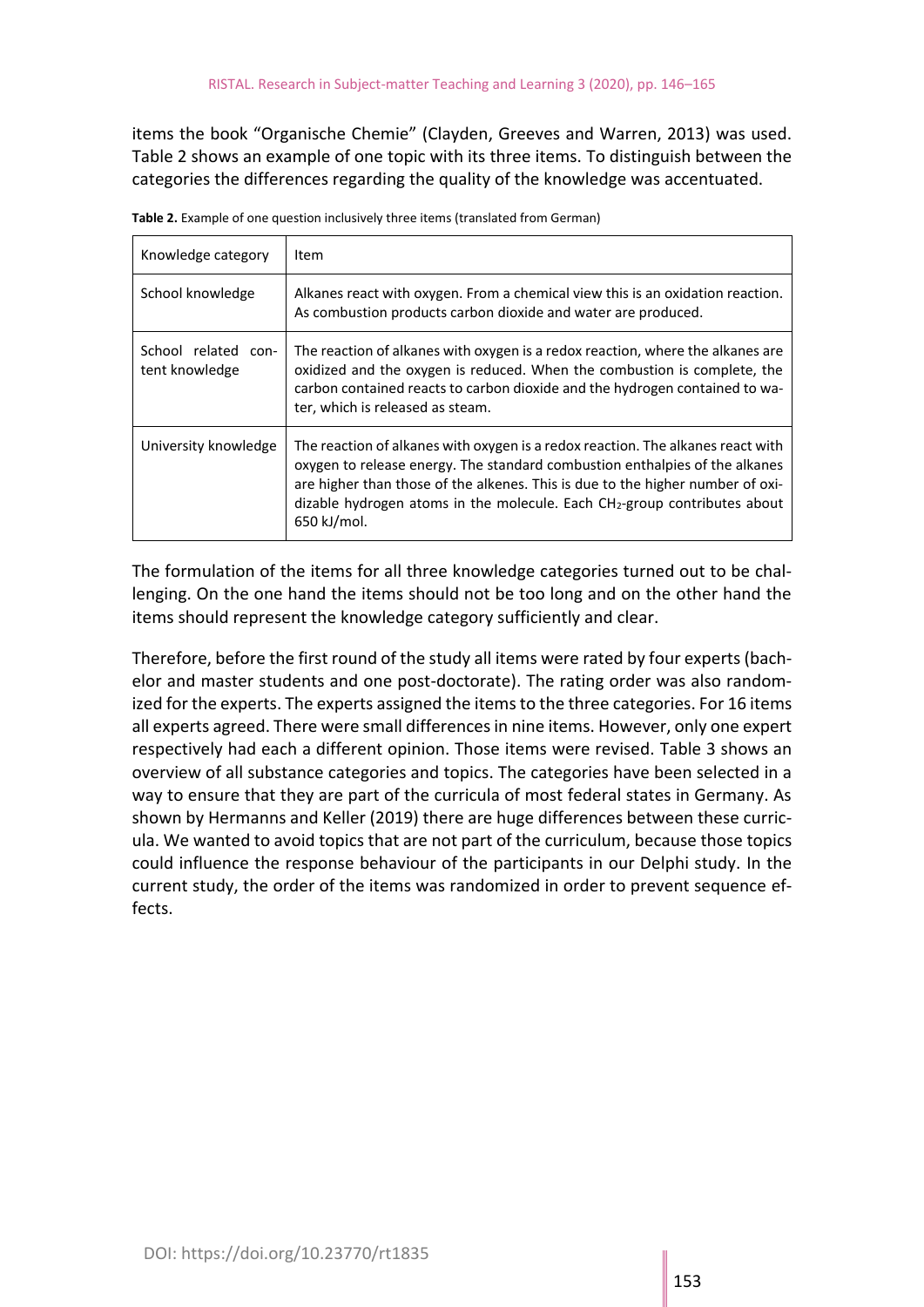| Substance category  | topic                                                     |
|---------------------|-----------------------------------------------------------|
| Alkanes             | Binding properties of alkanes using methane as an example |
|                     | Spatial structure of alkanes using methane as an example  |
|                     | <b>Combustion of alkanes</b>                              |
|                     | Substitutionreactions of alkanes                          |
|                     | Van-der-Waals interaction                                 |
| <b>Alkenes</b>      | Binding properties of alkenes using ethene as an example  |
|                     | Isomerism of alkenes                                      |
|                     | Addition to the double bond                               |
| Alkanols            | Class of substances of alcohols (two items)               |
|                     | Solubility of alcohols                                    |
|                     | Boiling temperatures of alcohols                          |
|                     | Oxidation of primary alkanols                             |
| Aldehydes           | Detection of aldehydes                                    |
| Carboxylic acids    | Class of substances of carboxylic acids                   |
|                     | Reaction of carboxylic acids with alcohols                |
| Fats                | Fats - from a chemical point of view                      |
|                     | Properties of fats                                        |
| Soap                | The formation of soaps                                    |
|                     | Washing effect of soaps                                   |
|                     | Disadvantages of soaps                                    |
| Carbohydrates       | Carbohydrates - from a chemical point of view             |
| Synthetic materials | Synthetic materials - from a chemical point of view       |
|                     | Polymerisation                                            |
|                     | Polycondensation                                          |

| Table 3. All substance categories and topics (translated from German) |  |
|-----------------------------------------------------------------------|--|
|-----------------------------------------------------------------------|--|

#### *3.4 Round 1 - Procedure*

The questionnaire was distributed via post. A written explanation for the experts how to deal with the questionnaire was added. Initially, the experts completed a socio-demographic questionnaire that included questions about their professional function and geographical area or country of the teaching or research. Furthermore, the experts were asked to rate each item on the basis of three differentiated categories concerning the relevance of each item on the teaching process. In the first category "conducting school lessons" ("Unterrichtsdurchführung") experts should rate the relevance of the given content regarding its relevance for giving chemistry classes. In the second category the experts were asked to rate the given content with regard to its relation to the "basic conceptual understanding of the subject" ("Ein übergeordnetes konzeptuelles Fachverständnis"). Basically, this category enables to determine an overall scientific knowledge that represents diverse thematic contents at the higher conceptual level. Putting this in the context of any school lesson such knowledge enables an expanded explanation of any subject with respect to its conceptual understanding. The third criterion relates to the "part of the teacher education curriculum" ("Teil des Lehramtsstudiums dieses Faches"). This category describes chemistry contents characterised by high scientific level. The experts were asked to determine the relevance of the given contents to this category as well. The experts were able to give their opinion regarding the relevance of given contents to each of three categories by indicating their choice on a 3 ranking scale: indispensable – useful – dispensable. Table 4 outlines one example.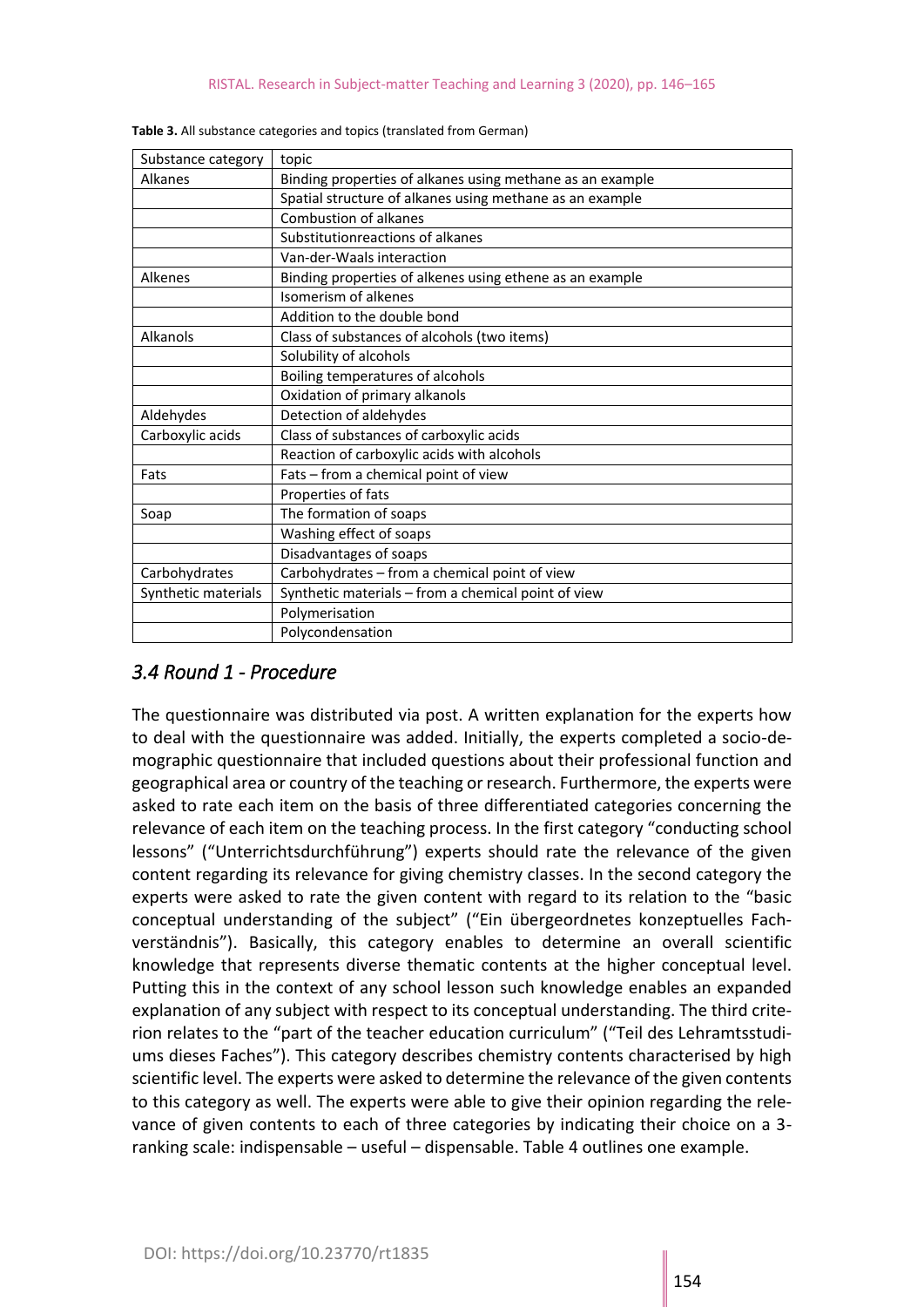| I consider this content for:               | conducting<br>school lessons<br>as: |        | as:         | a basis for the con-<br>ceptual under-<br>standing |        | a part of a<br>teacher educa-<br>tion curriculum<br>as: |              |        |             |
|--------------------------------------------|-------------------------------------|--------|-------------|----------------------------------------------------|--------|---------------------------------------------------------|--------------|--------|-------------|
| Topic:                                     | ndispensable                        | useful | dispensable | ndispensable                                       | useful | dispensable                                             | ndispensable | useful | dispensable |
| School knowledge (Content)                 | $\Box$                              | $\Box$ | $\Box$      | $\Box$                                             | $\Box$ | $\Box$                                                  | П            | П      | $\Box$      |
| School related content knowledge (Content) | $\Box$                              | $\Box$ | $\Box$      | $\Box$                                             | $\Box$ | $\Box$                                                  | $\Box$       | П      | П           |
| University knowledge (Content)             | $\Box$                              | □      | $\Box$      | $\Box$                                             | $\Box$ | $\Box$                                                  | □            | П      | П           |

**Table 4.** Example for the structure of the questionnaire (translated from German)

In addition, the experts had the possibility to suggest further contents to each topic that were not mentioned in the given items. These suggestions will not be discussed in this paper.

#### *3.5 Round 2 – Participants*

For the second round of the current study an additional group of experts was added: school teachers from different gymnasiums (N=10) from several federal states (*"Bundesländer"*). The teaching expertise (all teachers were chemistry teachers for at least four years) was the decisive criterion for choosing the experts of this group. Furthermore, 36 experts (19 chemistry professors and 17 professors of chemistry education) from the first round were contacted for the second round again.

#### *3.6 Round 2 – Questionnaire*

Due to the feedback from the participants after the first round some modifications of the questionnaire were implemented. One critical point was the length of the items. Therefore, the content of some items was revised and considerably reduced without changing the character of each knowledge category. The structure of the questionnaire and the number of topics remained unchanged.

#### *3.7 Round 2 – Procedure*

The questionnaire including the explanation of how to answer it as well as the sociodemographic part was distributed via post. The time limit for returning the questionnaire was four weeks.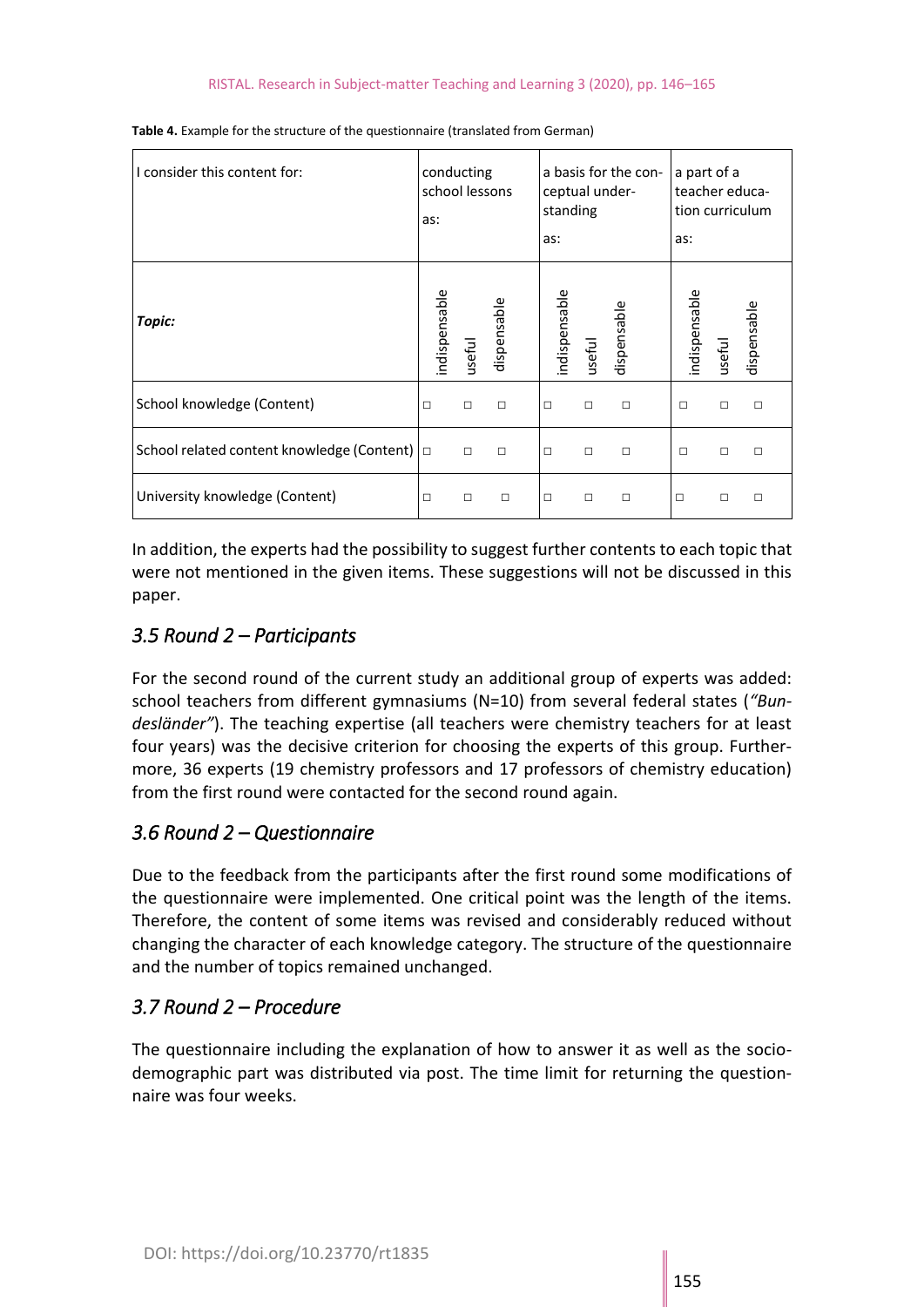#### 4 Aim of the study

The aim of our study was to investigate what kind of content knowledge future teachers need in order to give a school lesson effectively. It should also be examined whether the school-related content knowledge in organic chemistry is assessed as a separate category. If it is a separate category, this knowledge should be part of the curriculum at university; learning opportunities should then be provided for the students.

#### 5 Results

#### *5.1 Descriptive statistics - first round*

The inquiry of the experts (27 chemistry professors and 30 professors of chemistry education) was carried out by a paper-pencil questionnaire. The 57 experts were invited by e-mail. 11 chemistry professors (41 %) and 10 (33 %) professors of chemistry education completed and returned the questionnaire (Table 5). 19 Participants were from German and two from Austrian universities.

|                                   | Number invited / participants |             |  |  |  |
|-----------------------------------|-------------------------------|-------------|--|--|--|
| <b>Expert Group</b>               | Round 1                       | Round 2     |  |  |  |
| Chemistry professors              | 27/11(41%)                    | 19/8 (42 %) |  |  |  |
| Professors of chemistry education | 30/10(33%)                    | 17/3(18%)   |  |  |  |
| <b>Teachers</b>                   | ٠                             | 10/10(100%) |  |  |  |

|  |  | Table 5. Number of respondents by groups for each round |
|--|--|---------------------------------------------------------|
|  |  |                                                         |

*Note.* Numbers in bold show the number of invited experts per each round, numbers in plain the number of actual respondents.

#### **5.1.1 Average Deviation Index**

The agreement between the experts was calculated on the basis of the Average Deviation Index (ADI) (Burke, Finkelstein and Dusig, 1999; Kunina-Habenicht et al., 2012). The ADI represents the deviations of individual evaluators from the total mean and represents the mean deviation of a group of evaluators from the arithmetic mean of the respective content. An agreement is acceptable, if the ADI is less than the critical value (calculated by the formula A/6). In our study an ADI less than or equal to 0.5 shows an acceptable agreement between the experts. The arithmetic means and ADIs for the contents of all three categories are listed (Table 6). For all categories (school knowledge, school related content knowledge and university knowledge) the agreement was acceptable to high. The agreement on the knowledge that is part of the teacher training at the university was the highest. For the knowledge that is used for conducting school lessons the agreement on the university knowledge was with an ADI of 0.40 just acceptable. The arithmetic mean shows that this knowledge was assessed as useful but not indispensable. However, school knowledge and school related content knowledge were assessed between useful and indispensable. In all three thematic differentiations the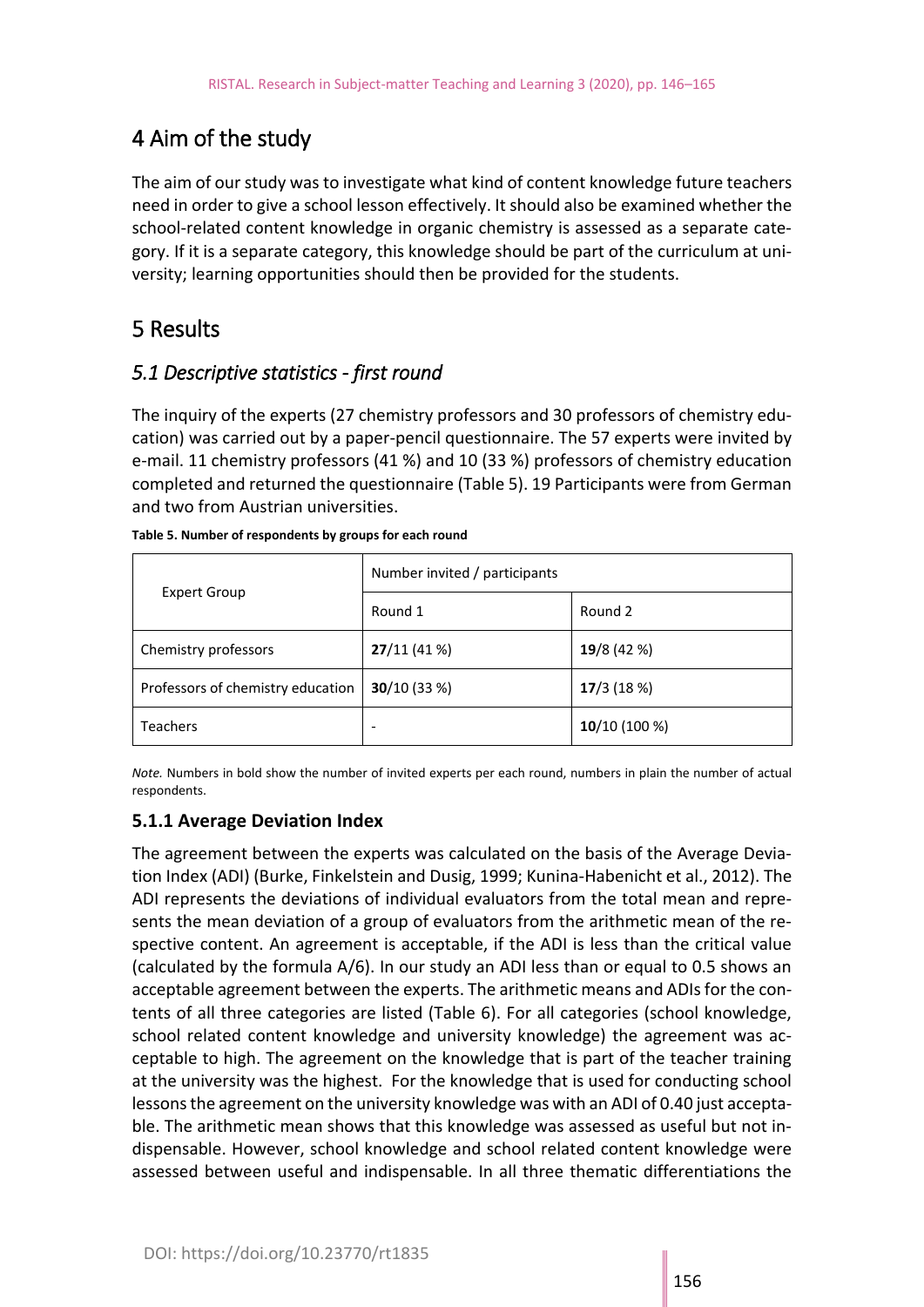school related content knowledge was recognized as an existing category and assessed between useful and indispensable.

| Thematic differentiation                                     | M    | ADI  |
|--------------------------------------------------------------|------|------|
| 1. For conducting school lessons                             |      |      |
| 1.1 School knowledge                                         | 2.66 | 0.21 |
| 1.2 School related content knowledge                         | 2.42 | 0.25 |
| 1.3 University knowledge                                     | 2.07 | 0.45 |
| 2. As a basis for a conceptual understanding of the subjects |      |      |
| 2.1 School knowledge                                         | 2.65 | 0.26 |
| 2.2 School related content knowledge                         | 2.57 | 0.24 |
| 2.3 University knowledge                                     | 2.40 | 0.35 |
| 3. As part of the teacher education curriculum               |      |      |
| 3.1 School knowledge                                         | 2.80 | 0.21 |
| 3.2 School related content knowledge                         | 2.80 | 0.17 |
| 3.3 University knowledge                                     | 2.71 | 0.25 |

**Table 6.** Means and ADIs in the first round of the Delphi study in organic chemistry

*Note*. M= mean; ADI – average deviation index (the assessment of the contents was based on a three-ranking scale: 1=dispensable; 2=useful; 3=indispensable).

Furthermore, the group of chemistry professors was compared to the group of professors of chemistry education. The following results are shown in table 7.

| Thematic differentiation                 | M (chemistry | M (professors | ADI (chem-    | ADI (profes- |
|------------------------------------------|--------------|---------------|---------------|--------------|
|                                          | professors)  | of chemistry  | istry profes- | οf<br>sors   |
|                                          |              | education)    | sors)         | chemistry    |
|                                          |              |               |               | education)   |
| 1. For conducting school lessons         |              |               |               |              |
| 1.1 School knowledge                     | 2.70         | 2.64          | 0.23          | 0.20         |
| 1.2 School related content knowledge     | 2.42         | 2.41          | 0.27          | 0.22         |
| 1.3 University knowledge                 | 2.16         | 1.95          | 0.36          | 0.44         |
| 2. As a basis for a conceptual under-    |              |               |               |              |
| standing of the subjects                 |              |               |               |              |
| 2.1 School knowledge                     | 2.73         | 2.60          | 0.24          | 0.31         |
| 2.2 School related content knowledge     | 2.64         | 2.55          | 0.25          | 0.24         |
| 2.3 University knowledge                 | 2.50         | 2.25          | 0.34          | 0.39         |
| 3. As part of the teacher education cur- |              |               |               |              |
| riculum                                  |              |               |               |              |
| 3.1 School knowledge                     | 2.85         | 2.77          | 0.20          | 0.22         |
| 3.2 School related content knowledge     | 2.83         | 2.80          | 0.20          | 0.17         |
| 3.3 University knowledge                 | 2.80         | 2.60          | 0.27          | 0.37         |

**Table 7.** Means and ADIs for both groups in the first round of the Delphi study in organic chemistry.

*Note*. M= mean; ADI – average deviation index (the assessment of the contents was based on a three-ranking scale: 1=dispensable; 2=useful; 3=indispensable).

The comparison of both groups shows that the professors of chemistry education rated all knowledge categories as less good than the chemistry professors, although all categories were rated as useful or nearly indispensable. This difference is especially clear for the category "university knowledge": the professors of chemistry education rated this category as only just useful for conducting school lessons. They rated the category highest as part of the teacher education curriculum. There, the rating of the chemistry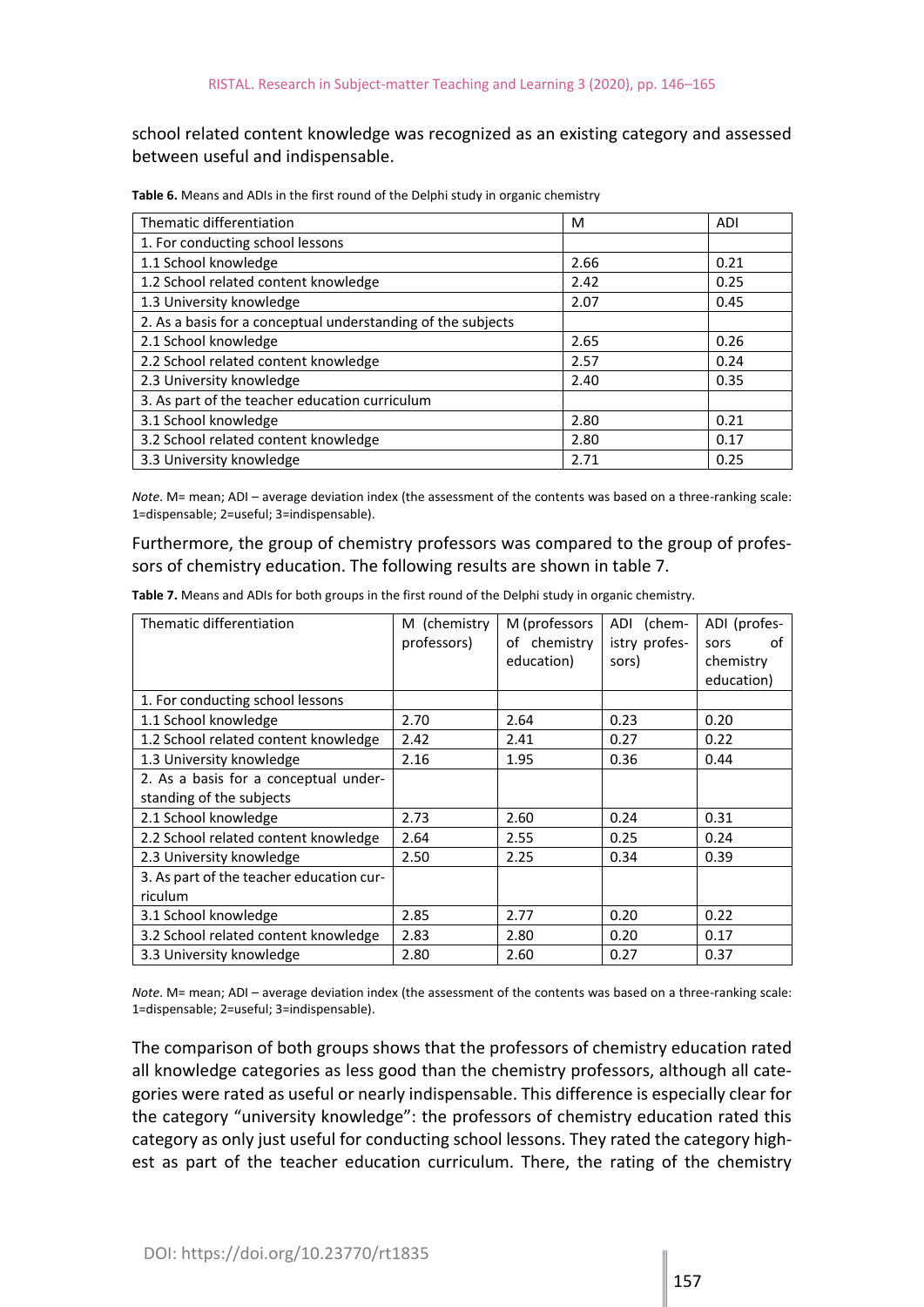professors was also highest. So, both groups find the acquisition of university knowledge useful even if this knowledge is not directly required for teaching at school. The school related content knowledge is rated as especially useful as a basis for a conceptual understanding of the subject and should be part of the university knowledge. Both groups state therefore that the acquisition of this knowledge should occur at university.

#### **5.1.2 Discussion first round**

The first round of the current study was aimed to gather professional opinions of experts from the different pedagogical institutions regarding specific professional knowledge related contents with the focus on the school related content knowledge. Concerning this matter, it was expected to achieve a consensus between the experts.

All the 57 experts invited were either chemistry professors or professors of chemistry education; 37 % returned the questionnaire. Relatively low initial responses are often distributed in mail questionnaire studies (Hill and Fowler, 1975). In the initial round a response rate of about 30 % is expected to achieve (Häder, 2000). Thus, the response rate of 37 % provides a solid basis for the opinions diversity on the one hand and shows a great professional interest in the research questions on the other hand. The results received demonstrate an acceptable to high degree of consensus between experts within each category. Despite the locally heterogeneous sample, the experts from the different universities could find out the differences in the contents and rate its importance for teaching organic chemistry at school. Although the focus in teaching is different for both groups, an acceptable to high consensus was reached either in the group of research or didactic specialists.

However, there are some critical points that should be discussed. After the first round of the current study some experts pointed out that it was difficult to differentiate between the categories due to the length of some items. Because of this, the lengths of some items were reduced for the second round of the Delphi study. Secondly, the high degree of consensus could be explained by the homogeneous sample that consisted only of university professors who all deal with organic chemistry contents at an academic level. For this reason, a group of school teachers was invited to take part in the second round of the current study.

#### *5.2 The second round of the Delphi study*

#### **5.2.1 Descriptive statistics**

The inquiry of the academic experts (N=19 chemistry professors; N=17 professors of chemistry education) and school teachers (N=10) was carried out by a paper-pencil questionnaire. The 46 experts were invited by e-mail. Eight chemistry professors (42 %) and three (18 %) professors of chemistry education completed and returned the questionnaire (Table 4). All teachers (100 %) completed and returned the questionnaire. One questionnaire was filled out incorrectly and could therefore not be considered for the evaluation. Thus, the return rate over all participants during the second round was 46 %.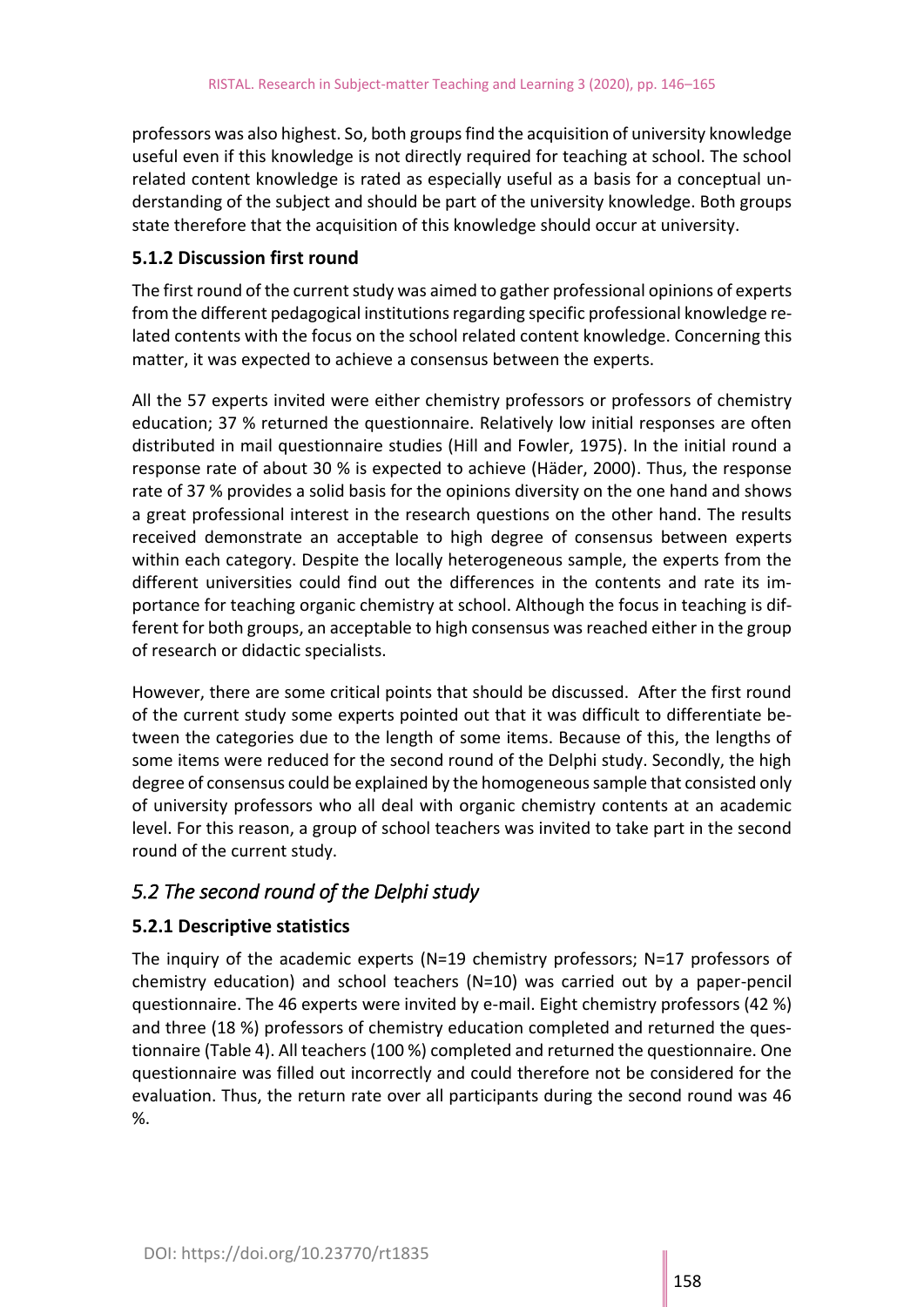#### **5.2.2 ADI – second round**

To explore the agreement between the experts in the second round we also computed the average deviation index (ADI). The results are presented in Table 8. The mean scores indicate that either the group of academic experts or school teachers rated all contents over all categories mainly as useful or indispensable. Furthermore, the ADIs showed an acceptable to high consensus within each category too. Interestingly, the items of the school knowledge demonstrated the highest degree of consensus in the category regarding the teacher education curriculum. The school related content knowledge was assessed as useful till indispensable. The highest consent was achieved as part of the teacher education curriculum. This was also observed in the first round of the Delphi study as shown in table 6.

Thematic differentiation and the state of the state of  $\vert$  M  $\vert$  ADI 1. For conducting school lessons 1.1 School knowledge 2.68 0.20 1.2 School related content knowledge 2.35 2.35 0.33 1.3 University knowledge 2.00 and 2.00 and 2.00 and 2.00 and 2.00 and 2.00 and 2.00 and 2.00 and 2.00 and 2.00 and 2.00 and 2.00 and 2.00 and 2.00 and 2.00 and 2.00 and 2.00 and 2.00 and 2.00 and 2.00 and 2.00 and 2.00 and 2. As a basis for a conceptual understanding of the subjects 2.1 School knowledge 2.82 0.12 2.2 School related content knowledge 2.67 2.67 0.21 2.3 University knowledge 2.3 University knowledge 2.38 3. As part of the teacher education curriculum 3.1 School knowledge 2.92 0.09 3.2 School related content knowledge 2.87 2.87 0.14 3.3 University knowledge 2.78 0.19

**Table 8.** Means and ADIs for the second round of the Delphi study in organic chemistry

*Note*. M= mean; ADI – average deviation index (the assessment of the contents was based on a three-ranking scale: 1=dispensable; 2=useful; 3=indispensable).

Moreover, the group of scientists (chemistry professors and professors of chemistry education) was compared with the group of school teachers. The means scores over all three categories show that both scientists and teachers groups found the differentiated contents either useful or indispensable (Table 9). The ADIs indicate an acceptable to high consensus between the experts.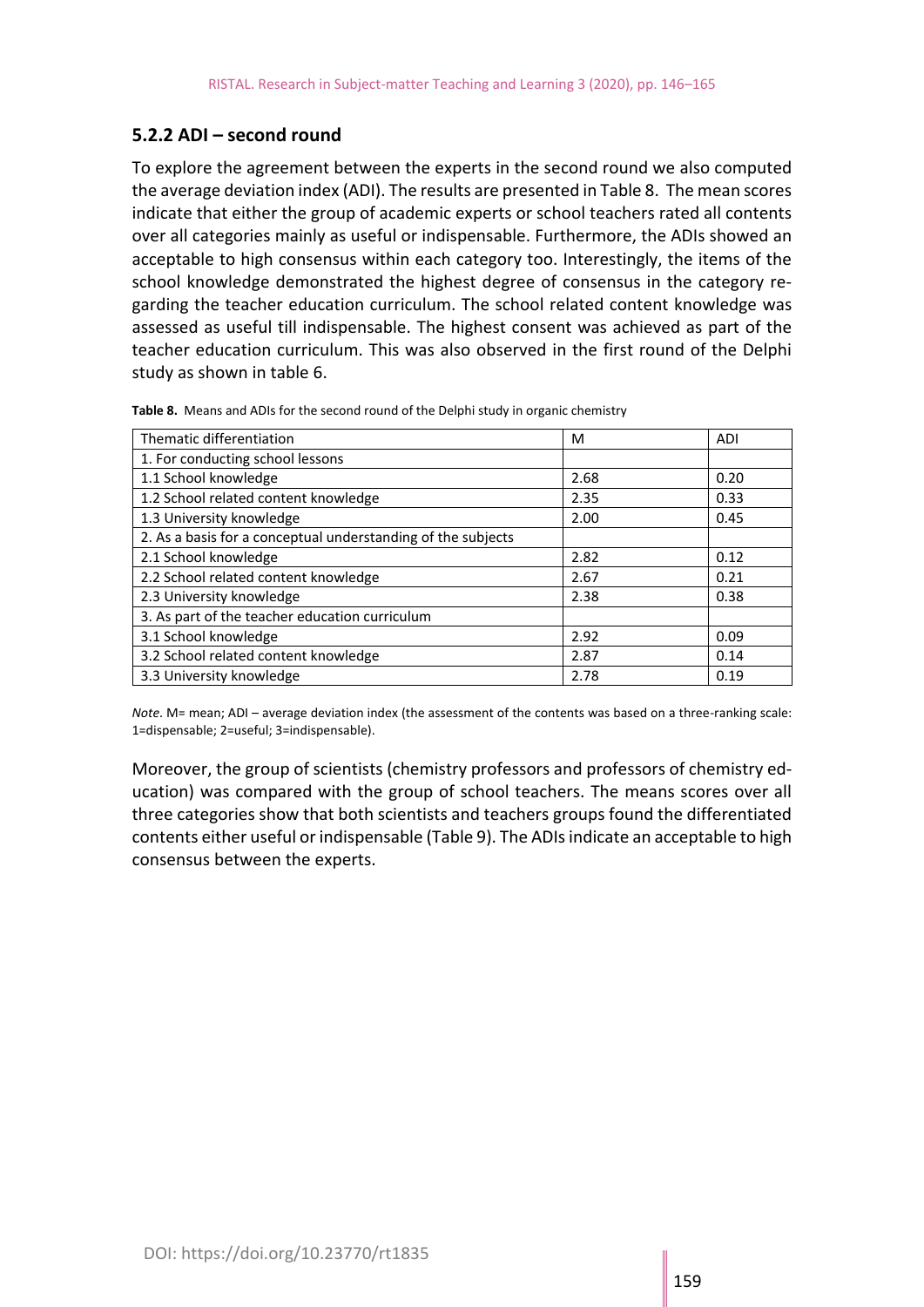| Thematic differentiation                    | М<br>(scien- | (teach-<br>м | <b>ADI</b><br>(scien- | <b>ADI</b><br>(teach- |
|---------------------------------------------|--------------|--------------|-----------------------|-----------------------|
|                                             | tists)       | ers)         | tists)                | ers)                  |
| 1. For conducting school lessons            |              |              |                       |                       |
| 1.1 School knowledge                        | 2.65         | 2.76         | 0.19                  | 0.20                  |
| 1.2 School related content knowledge        | 2.46         | 2.23         | 0.29                  | 0.38                  |
| 1.3 University knowledge                    | 2.20         | 1.57         | 0.41                  | 0.49                  |
| 2. As a basis for a conceptual understand-  |              |              |                       |                       |
| ing of the subjects                         |              |              |                       |                       |
| 2.1 School knowledge                        | 2.79         | 2.88         | 0.16                  | 0.07                  |
| 2.2 School related content knowledge        | 2.74         | 2.58         | 0.22                  | 0.21                  |
| 2.3 University knowledge                    | 2.65         | 2.05         | 0.38                  | 0.39                  |
| 3. As part of the teacher education curric- |              |              |                       |                       |
| ulum                                        |              |              |                       |                       |
| 3.1 School knowledge                        | 2.88         | 2.96         | 0.11                  | 0.06                  |
| 3.2 School related content knowledge        | 2.87         | 2.88         | 0.13                  | 0.14                  |
| 3.3 University knowledge                    | 2.85         | 2.70         | 0.19                  | 0.20                  |

**Table 9.** Means and ADIs for both groups in the second round of the Delphi study in organic chemistry

*Note*. M= mean; ADI – average deviation index (the assessment of the contents was based on a three-ranking scale: 1=dispensable; 2=useful; 3=indispensable).

We would particularly like to emphasize that the school teachers rated the university differently for the three thematic differentiations. Although they assessed the university knowledge for conducting school lessons as just useful, they assessed it as part of the teacher education curriculum at university as nearly indispensable. This result contrasts with the results of the study of Glowinski and Wendland (2020). There the students were of the opinion that a lower level of university knowledge would be sufficient for them as future school teachers. The opinion of the school teachers encourages us to talk to the students about this topic. Regarding the school related content knowledge the opinion of the school teachers differed from the scientists: the school teachers rated this knowledge as indispensable as a basis for conceptual understanding and as part of the teacher education curriculum. For conducting school lessons this knowledge category was rated only as useful; the mean was with 2.23 below the 2.46 of the scientists. However, as part of the teacher education curriculum both groups rated the school related content knowledge as being indispensable almost equally.

#### **5.2.3 Discussion – second round**

Due to the feedback after the first round an additional expert group was included with the aim to explore and compare the opinions regarding the specific professional knowledge contents. The questionnaire was revised as well. In order to achieve a reliable and objective evaluation of contents a group of school teachers was invited. Because of their practical experience we expected to receive independent assessments of professionals who use this knowledge in their daily practice. Although the response rate of academic experts was less representative in comparison to the first round, the expert group of teachers showed a great interest and participation. The results show a clear answer tendency that despite the different teaching experience the experts could identify the content related difference between the categories similarly and agreed on its relevance for the teaching process. Moreover, it can be noticed that the agreement between experts was achieved with respect to different contents within each category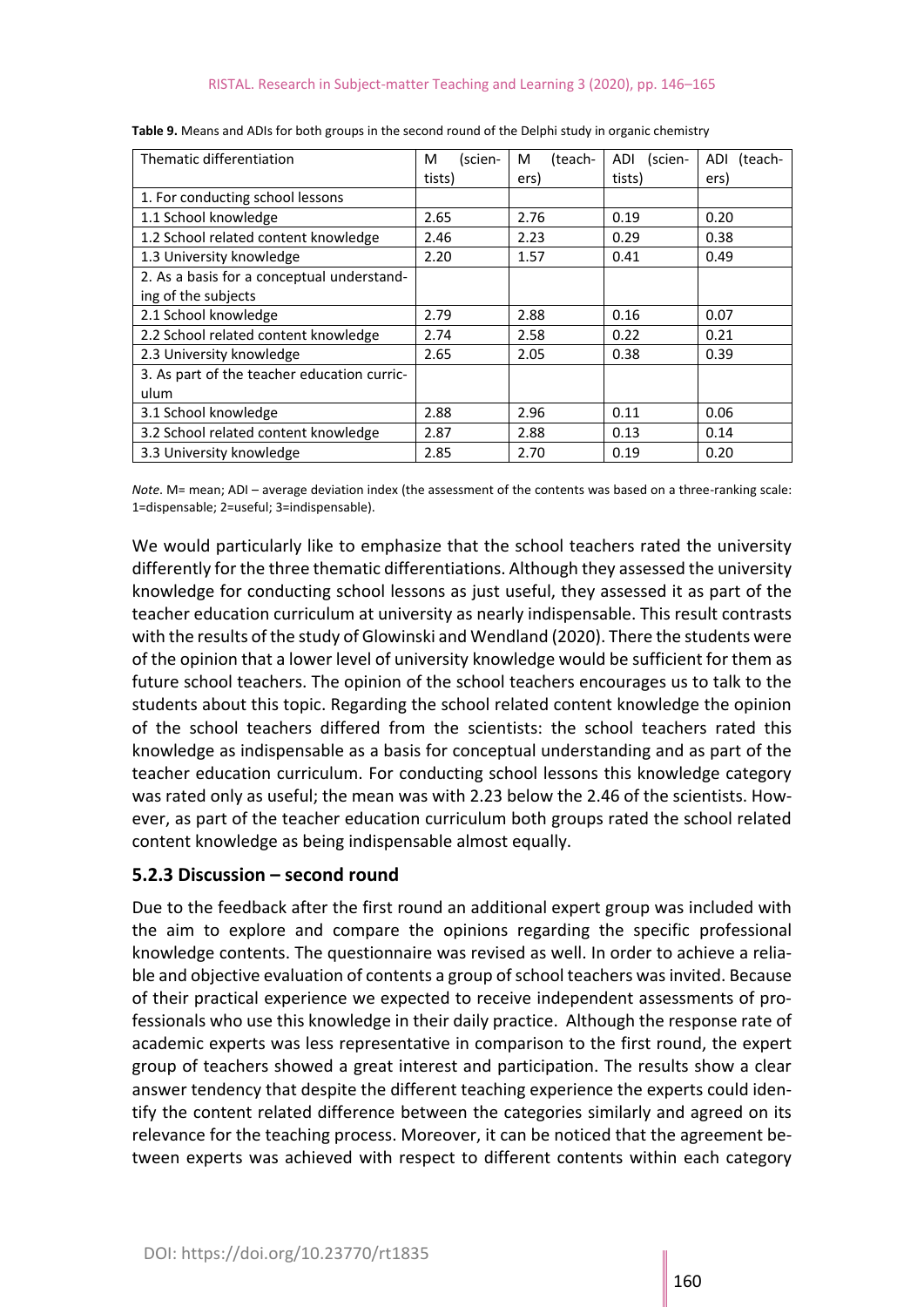whereas each of them is supposed to show a specificity of knowledge including its conceptional and scientific implementation. Such findings indicate that all items fulfil the qualitative requirements needed for the successful preparation and conduction of school lessons in organic chemistry.

#### 6 Limitations

There are some critical points that should be mentioned. The response rate either in the first or in the second round was less representative as it had been expected. We assume that the extensive format of the study required a considerable amount of time from the experts. Probably due to the time constraints several experts could not complete the questionnaire and share their professional opinion concerning the research question with us. Therefore it might be better to reduce a few topics in general or to focus on one or two topics and formulate items regarding these subjects only.

#### 7 Conclusions and outlook

The aim of our study was to investigate what kind of content knowledge is practically needed for the future teachers in order to give a school lesson effectively. For this reason, we conducted a Delphi study that included two rounds in which we asked the experts from the academic and school fields nationally and internationally. The focus was on the specific content knowledge, in particular on the school related content knowledge. This new construct describes knowledge about concepts and their application in the respective subject, knowledge of learning processes including subject-specific theories, terminologies, epistemological and validity principles and knowledge to adapt complexity meaningfully and anticipatorily (Woehlecke et al., 2017). Moreover, this construct has already been successfully used and validated in different scientific studies (Hermanns, 2019; Massolt and Borowski, 2017; Woehlecke et al., 2017). Using the conceptual structure of this construct the items were formulated including different topics from organic chemistry. In the first round we asked chemistry professors and professors of chemistry educaiton about their opinion regarding the relevance of each item for conducting school lessons, conceptual understanding of the subject and its relevance for the teacher education curriculum. The agreement between the experts was achieved in all three categories whereas each of them differed in its conceptual and practical level. Taking into consideration that the focus of the current study was on school related content knowledge, we can suggest that the conceptual structure of these items represents a suitable and effective thematical pattern needed for the teaching process and teaching education. Due to its thematical depth and semantical variety we suggest that such a category can be very useful for the future teachers. We also assume that the contents formulated on this basis represent the necessary school knowledge on the corresponding level and gives an opportunity to cover either the basics or advanced level of knowledge within each topic. In the second round of our study we expanded our expert group and invited teachers from different federal states. Interestingly, the results of the second round of our study demonstrate the same answer tendency despite of the professional differences between academics and teachers. Due to this, we conclude that the formulation of the items was made correctly and reflects necessary thematical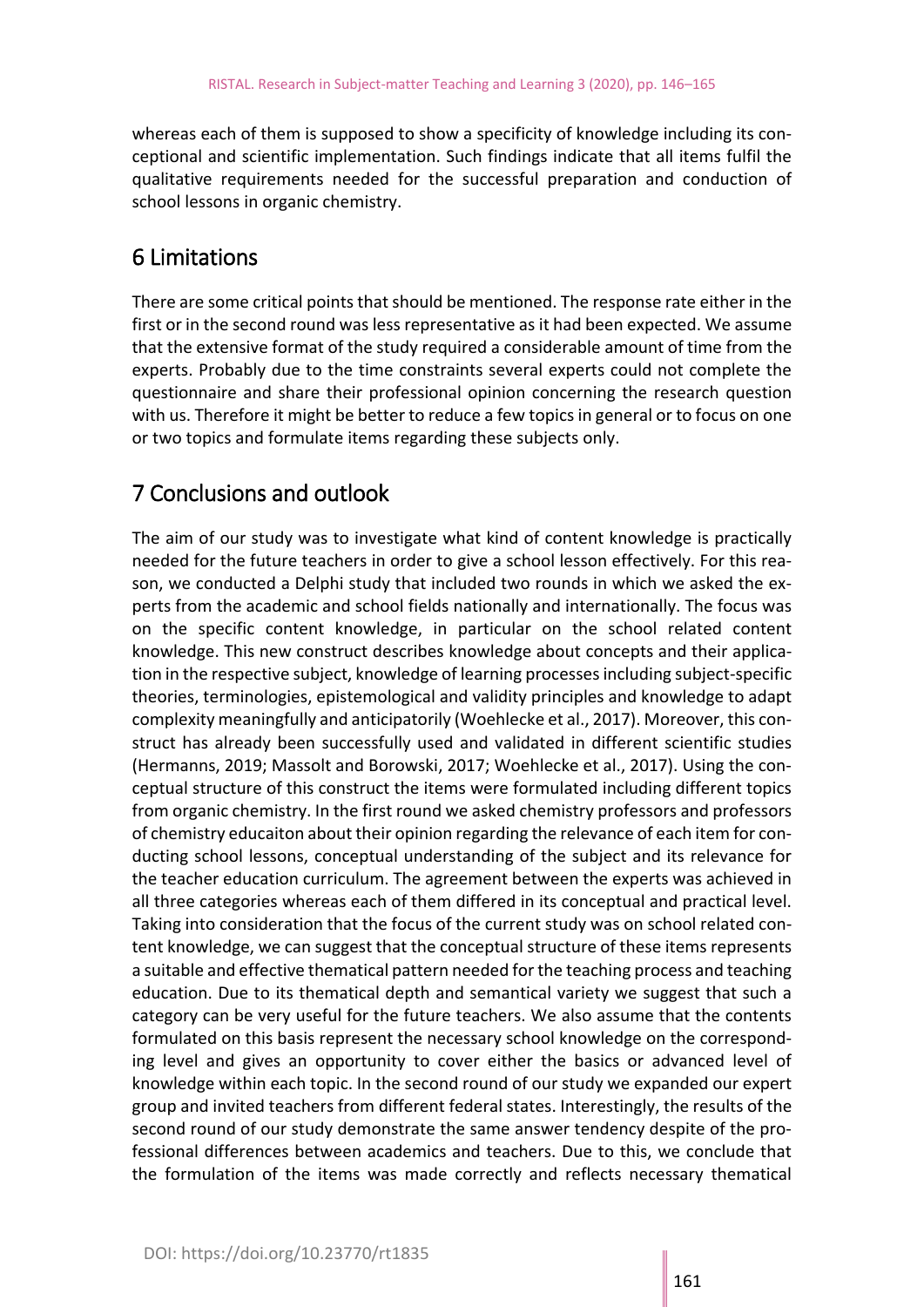contents that are usually required during the chemistry school lessons. Moreover, the category of the school related content knowledge was recognized by teachers as a category providing a sufficient amount of knowledge covering the basics und considering the enhanced conceptual aspects of each topic. The school-related content knowledge is especially useful for the teacher when the students at school should build up conceptual knowledge or apply their knowledge on new contents or in other contexts.

As discussed before, our Delphi study was suitable not only for answering what kind of content knowledge future teachers need, but also for determining that the school-related content knowledge is assessed as a separate category by experts. The focus on three different knowledge categories was very challenging for the method "Delphistudy", because it proved to be difficult to formulate short items. For future research, for example for other teaching subjects or content, this should be a main focus while designing the items. However, in our second round, we showed that it is possible to shorten the items without losing the information on the knowledge category. For our study we invited experts from three domains. As the results show there are some differences between those domains. Especially the group of teachers showed a different rating. The university knowledge was for example rated as less relevant for conducting school lessons and as a basis for a conceptual understanding of the subject. As part of a teacher education curriculum the differences between the group of scientists and the group of teachers was not as big. For future studies we recommend to include all three groups and to use the results of such a study for discussing the results with all groups that participated and with students as their opinion on the relevance of university knowledge is different as shown by Glowinski and Wendland (2020). Such discussions can then for example be used to develop the university studies for future teachers.

#### Acknowledgments

This project is part of the "Qualitätsoffensive Lehrerbildung", a joint initiative of the Federal Government and the *Länder* which aims to improve the quality of teacher training. The programme is funded by the Federal Ministry of Education and Research. The authors are responsible for the content of this publication.

We thank all participants in our Delphi-study.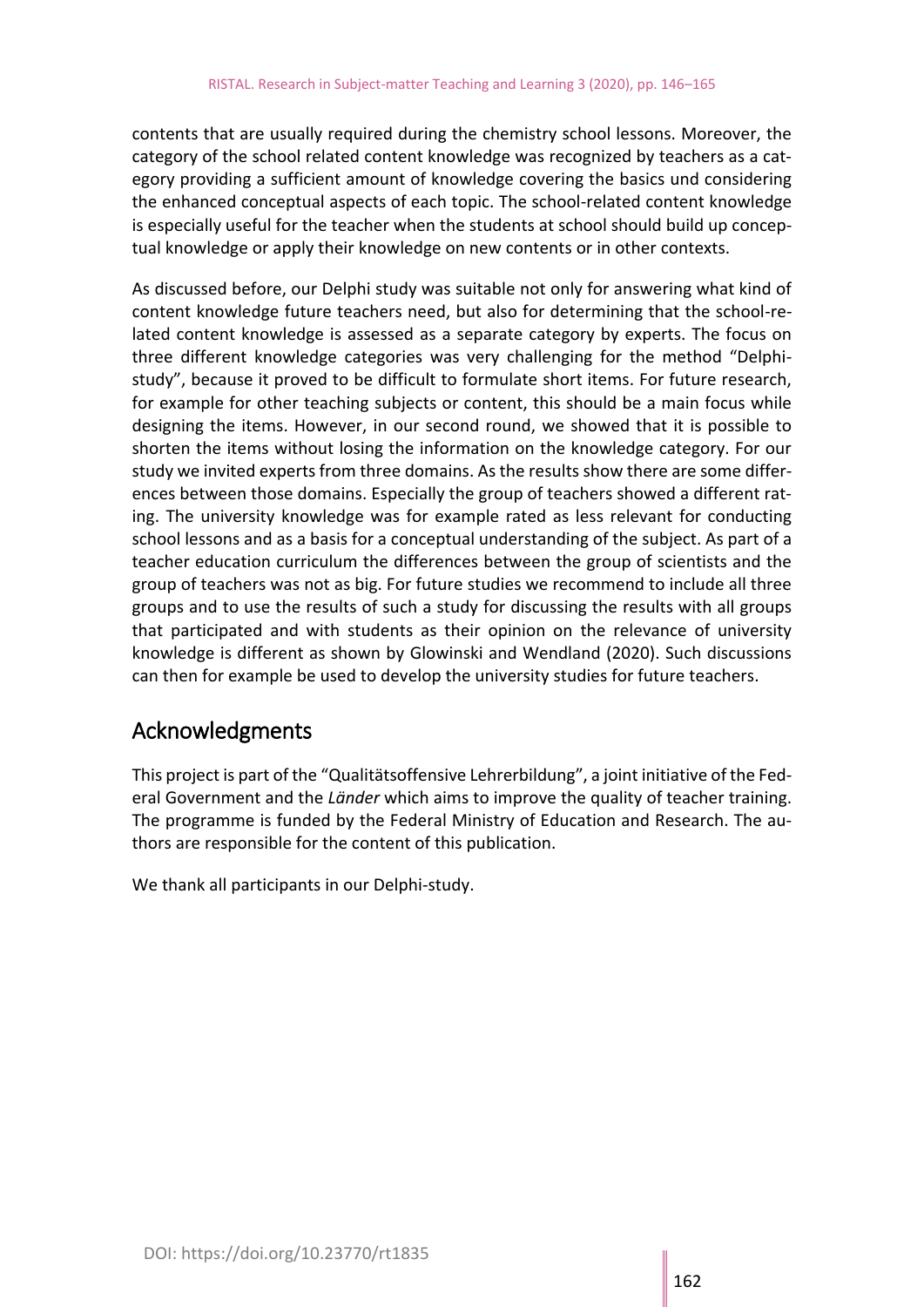#### References

- Anderson, D. & Clark, M. (2012). Development of syntactic subject matter knowledge and pedagogical content knowledge for science by a generalist elementary teacher. *Teachers and Teaching, 18*(3), 315– 330. https://doi.org/10.1080/13540602.2012.629838
- Asselborn, W., Jäckel, M. & Risch, K. T. (Eds.) (2009). *Chemie heute Klasse 9/10 – Brandenburg.* Westermann Schroedel Diesterweg Schönigh Winklers GmbH, Braunschweig, Germany.
- Ball, D. L., Thames, M. H. & Phelps, G. (2008). Content knowledge for teaching. What makes it special? *Journal of Teacher Education 39*(5), 389-407. https://doi.org/10.1177/0022487108324554
- Baumert, J., Kunter, M., Blum, W., Brunner, M., Voss, T., Jordan, A., Klusmann, U., Krauss, S., Neubrand, M. & Tsai, Y. (2010). Teachers' Mathematical Knowledge. Cognitive Activation in the Classroom, and Student Progress. *American Educational Research Journal, 47*(1), 133–180. https://doi.org/10.3102/0002831209345157
- Blömeke, S., Kaiser, G. & Lehmann, R. (Eds.) (2010). *TEDS-M 2008 – Professionelle Kompetenz und Lerngelegenheiten angehender Mathematiklehrkräfte für die Sekundarstufe I im internationalen Vergleich [TEDS-M 2008. Professional knowledge and learning opportunities for future mathematics teachers for lower secondary school in an international comparison]*. Waxmann, Münster, Germany.
- Blömeke, S., Bremerich-Vos, A., Haudeck, H., Kaiser, G., Nold, G., Schwippert, K. & Willenberg, H. (Eds.) (2011). *Kompetenzen von Lehramtsstudierenden in gering strukturierten Domänen [Competences of teacher students in low-structured domains]* Waxmann, Münster, Germany.
- Bolte, C. (2002). Die curriculare Delphi-Studie Chemie: Allgemeinbildung und Chemieunterricht [the curricular Delphi study chemistry: general education and chemistry education], *CHEMKON*, *9*(2)*,* 86-90. https://doi.org/10.1002/1521-3730(200205)9:2<86::AID-CKON86>3.0.CO;2-5
- Bolte, C. (2003a). Konturen wünschenswerter chemiebezogener Bildung im Meinungsbild einer ausgewählten Öffentlichkeit – Methode und Konzeption der curricularen Delphi-Studie Chemie sowie Ergebnisse aus dem ersten Untersuchungsabschnitt [Contours of desirable chemistry-related education in the opinion of a selected public – method and concept of a curricular Delphi study chemistry and results from the first survey], *Zeitschrift für Didaktik der Naturwissenschaften*, *9,* 7-26.
- Bolte, C. (2003b). Chemiebezogene Bildung zwischen Wunsch und Wirklichkeit Ausgewählte Ergebnisse aus dem zweiten Untersuchungsabschnitt der curricularen Delphi-Studie Chemie [Chemistry-related education between desire and reality – selected results from the second survey of the curricular Delphi study chemistry], *Zeitschrift für Didaktik der Naturwissenschaften*, *9*, 27-42.
- Borowski, A., Neuhaus, B. J., Tepner, O. Wirth, J., Fischer, H. E., Leutner, D., Sandmann, A. & Sumfleth, E. (2010). Professionswissen von Lehrkräften in den Naturwissenschaften (ProwiN) – Kurzdarstellung des BMBF-Projekts [Professional knowledge of science teachers – Summary of the BMBF-project], *Zeitschrift für Didaktik der Naturwissenschaften, 16*, 341-349.
- Buchholtz, N., Kaiser, G. & Stancel-Piqtak, A. (2011). Professionelles Wissen von Studierenden des Lehramts Mathematik [Professional knowledge of student teachers in mathematics]. In: Blömeke, S., Bremerich-Vos, A., Haudeck, H., Kaiser, G., Nold, G., Schwippert, K. & Willenberg, H. (Eds.). *Kompetenzen von Lehramtsstudierenden in gering strukturierten Domänen [Competences of teacher students in lowstructured domains]* Waxmann, Münster, Germany, 101-133.
- Buddrus, J. & Schmidt, B. (2015). *Grundlagen der organischen Chemie [Basis of organic chemistry]*. De Gruyter Verlag Berlin, Germany.
- Bühner, M. (2011). *Einführung in die Test- und Fragebogenkonstruktion [Introduction to test and questionnaire design]*. Pearson, Hallbergmoos, Germany.
- Burke, M. J., Finkelstein, L. M. & Dusig, M. S. (1999). On average deviation indices for estimating interrater agreement, *Organizational Research Methods, 2*(1)*,* 49-68. https://doi.org/ 10.1177/109442819921004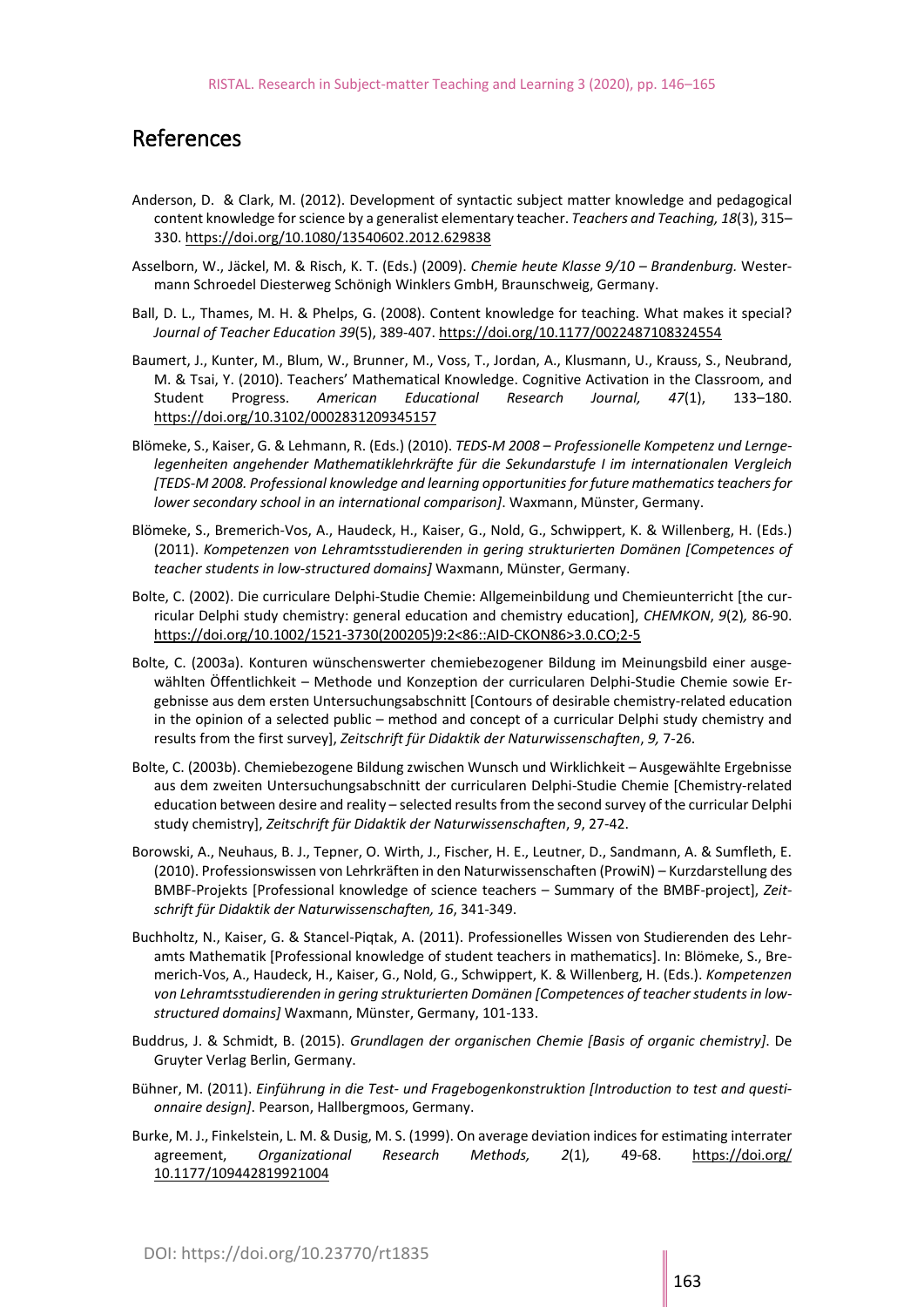- Charro, E. (2020). A curricular Delphi study to improve the science education of secondary school students in Spain. *J. Res. Sci. Teach*, 1-23.https://doi.org/10.1002/tea.21655
- Clayden, J., Greeves, N. & Warren, S. (2013). *Organische Chemie [Organic chemistry]*. Springer Spektrum Verlag, Berlin-Heidelberg, Germany.
- Glowinski, I. & Wendland, M. (2020). Professionsorientierung von Praxisphasen Ergebnisse einer Fragenbogenstudie. In J. Jennek & J. Goral (Ed.), *Potsdamer Beiträge zur Lehrerbildung und Bildungsforschung Band 2: Professionalisierung in Praxisphasen. Ergebnisse der Lehrerbildungsforschung an der Universität Potsdam [Potsdam contributions to the teacher education and education research, volume 2: Professionalisation in practical phases. Results of the teacher education research at the University of Potsdam].* Potsdam: Universitätsverlag.
- Gorghiu, L. M., Gorghiu, G., Olteanu, R. L., Dumitrescu, C., Suduc, A. M. & Bizoi, M. (2013). Delphi Study A comprehensive method for outlining aspects and approaches of modern science education, *Procedia – Social and Behavioral Sciences*, *83*, 535-541. https://doi.org/10.1016/j.sbspro.2013.06.102
- Häder, M. (2000). Die Expertenauswahl bei Delphi-Befragungen [expert choice for Delphi studies]. https://www.gesis.org/fileadmin/upload/forschung/publikationen/gesis\_reihen/howto/howto5mh.pdf (accessed September 2020)
- Häder, M. (2014). *Delphi-Befragungen – ein Arbeitsbuch [Delphi-questionnaires – a workbook]*. Springer Verlag, Wiesbaden, Germany.
- Hermanns, J. (2019). Erweitertes Fachwissen für den schulischen Kontext Konzeption und Evaluation von Aufgaben zur Vorlesung "Organische Experimentalchemie I" [school related content knowledge – conception and evaluation of tasks for the course "organic chemistry"], *CHEMKON*, *26*(1)*,* 31-35. https://doi.org/10.1002/ckon.201800024
- Hermanns, J. & Keller, D. (2019). School-related content knowledge in organic chemistry how different school curricula should be considered for the development of tasks. *Progress in Science Education*, *2*(1), 17-27.https://doi.org/10.25321/prise.2019.888
- Hill, K. Q. & Fowles, J. (1975). The methodological worth of the Delphi forecasting technique. *Technological Forecasting and Social Change, (7)*, 171-192. https://doi.org/10.1016/0040-1625(75)90057-8
- Kultusministerkonferenz (2004): https://www.kmk.org/fileadmin/Dateien/veroeffentlichungen\_beschluesse/2004/2004\_12\_16-Bildungsstandards-Chemie.pdf (accessed September 2020)
- Kraus, S., Neubrand, M., Blum, W., Baumert, J., Brunner, M., Kunter, M. & Jordan, A. (2008). Die Untersuchung des professionellen Wissens deutscher Mathematik-Lehrerinnen und –Lehrer im Rahmen der COACTIV-Studie [The examination of the professional knowledge of mathematics teacher in the COAC-TIV-study], *Journal für Mathematik-Didaktik, 28*(3/4)*,* 223-258.
- Kuckartz, U., Rädiker, S., Ebert, T. & Schehl, J. (2013). *Statistik – eine verständliche Einführung [statistics – a comprehensible introduction]*, Springer Verlag, Wiesbaden, Germany.
- Kunina-Habenicht, O., Lohse-Bossenz, H., Kunter, M., Dicke, T., Förster, D., Gößling, J., Schulze-Stocker, F., Schmeck, A., Baumert, J., Leutner, D. & Terhart, E. (2012), Welche bildungswissenschaftlichen Inhalte sind wichtig in der Lehrerbildung? – Ergebnisse einer Delphi-Studie [Which educational science contents are important in teacher education? Results of a Delphi-study], *Zeitschrift für Erziehungswissenschaft, 15*(4)*,* 649-682. DOI: 10.1007/s11618-012-0324-6
- Massolt, J. & Borowski, A. (2018). Increasing the perceived relevance of university physics problems by focusing on school-related content knowledge, *heiEDUCATION Journal, 1/2,* 99-125. https://doi.org/ 10.17885/heiup.heied.2018.1-2.23828
- Melton, L. A., Parr, C. A., Caldwell, R. A. & Sherry, A. D. (1977). A study of undergraduate education in chemistry by the Delphi technique, *Journal of chemical education*, *54*(10)*,* 640-641.
- Osborne, J., Ratcliffe, M., Collins, S., Millar, R., & Duschl, R. (2001). *What should we teach about science: A Delphi Study*. London: Kings College.